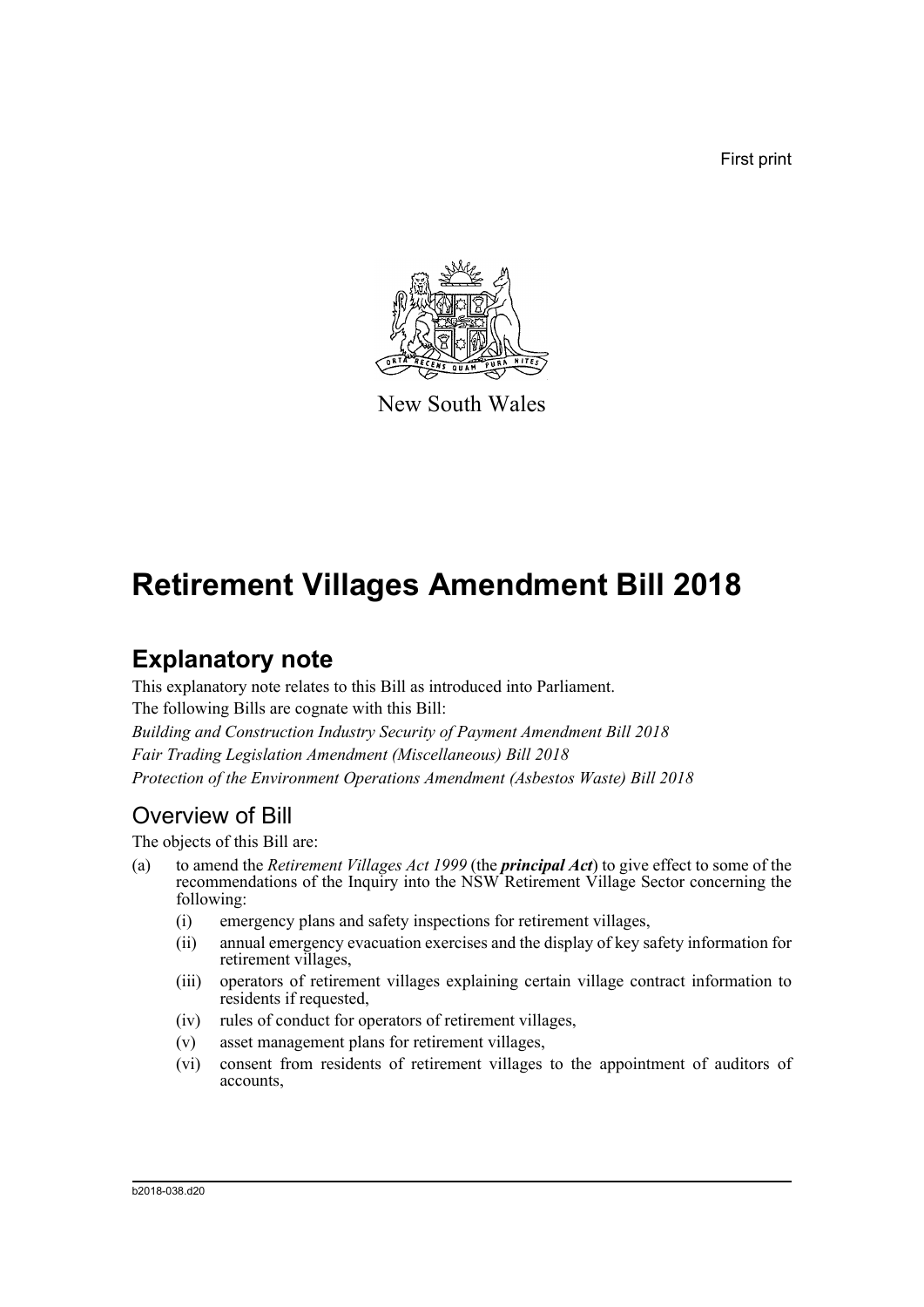- (vii) the provision, sharing and publication of certain information about retirement villages,
- (viii) the mediation of disputes under the principal Act, and
- (b) to make related and consequential amendments to the principal Act, and
- (c) to make consequential amendments to the *Retirement Villages Regulation 2017*.

## Outline of provisions

**Clause 1** sets out the name (also called the short title) of the proposed Act.

**Clause 2** provides for the commencement of the proposed Act on a day or days to be appointed by proclamation.

#### **Schedule 1 Amendment of Retirement Villages Act 1999 No 81**

#### **Emergency plans and safety inspections**

**Schedule 1 [3] requires the operator of a retirement village to:** 

- (a) ensure that an emergency plan is prepared for the retirement village, and
- (b) ensure that the emergency plan is maintained so that it remains effective, and
- (c) take reasonable steps to ensure that all residents and staff are familiar with the emergency plan.

**Schedule 1 [4]** requires the operator of a retirement village to:

- (a) undertake a safety inspection at least once each calendar year, and make a safety inspection report on the findings of any such inspection, and
- (b) ensure that residents are:
	- (i) notified in writing when a safety inspection is undertaken, and
	- (ii) given access to the safety inspection report if they request it.

**Schedule 1 [5]** makes it an offence for an operator not to ensure that an emergency plan is prepared. The maximum penalty for the offence will be 200 penalty units (\$22,000) in the case of a corporation or 100 penalty units (\$11,000) in any other case. **Schedule 1 [5]** also provides for what must be included in an emergency plan and how it must be prepared and maintained.

**Schedule 1 [6] and [7]** make consequential amendments.

#### **Annual emergency evacuation exercises and display of key safety information**

**Schedule 1 [8]** requires the operator of a retirement village to ensure that:

- (a) an evacuation exercise for residents is carried out at least once each calendar year, and
- (b) key safety information is clearly displayed in communal areas within the retirement village, and
- (c) key safety information is provided to residents in relation to their residential premises within the retirement village.

It will be an offence for an operator not to ensure these matters. The maximum penalty for the offence will be 200 penalty units (\$22,000) in the case of a corporation or 100 penalty units (\$11,000) in any other case.

A resident will also be able to apply to the Civil and Administrative Tribunal for certain orders to remedy non-compliance.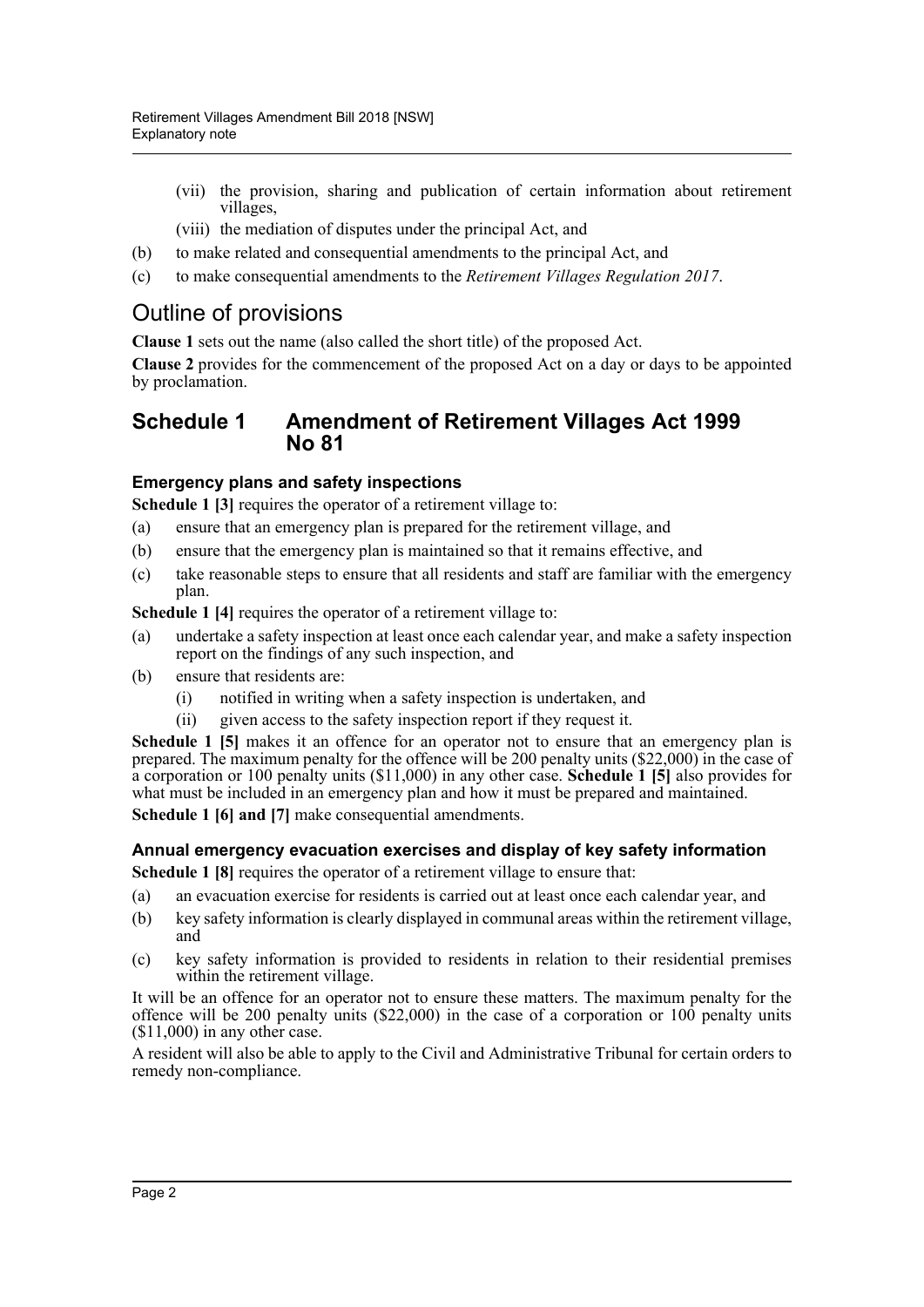#### **Meetings to explain village contract information to residents**

**Schedule 1 [9]** requires the operator of a retirement village, if requested in writing by a resident, to:

- (a) meet with the resident at least once each calendar year to explain certain information about the resident's current village contract, and
- (b) provide a written summary at the meeting of the explanation of the resident's current village contract information.

The resident may nominate one or more persons to represent the resident at the meeting or attend the meeting. The operator may nominate a person to conduct the meeting on behalf of the operator if the person is capable of explaining the resident's current village contract information and answering questions about it.

It will be an offence for an operator not to ensure that a meeting is held within 30 days of the request for the meeting being received by the operator. The maximum penalty for the offence will be 50 penalty units (\$5,500) in the case of a corporation or 20 penalty units (\$2,200) in any other case.

It will also be an offence for an operator to provide estimates for certain fees and charges that are not reasonable. The Secretary may, by written notice, require an operator to provide evidence of the reasonableness of an estimate. Again, a failure to comply with the notice will be an offence. The maximum penalty for the offence will be 200 penalty units (\$22,000) in the case of a corporation or  $100$  penalty units  $(\$11,000)$  in any other case.

A resident will also be able to apply to the Civil and Administrative Tribunal for certain orders to remedy non-compliance.

#### **Rules of conduct for operators of retirement villages**

**Schedule 1 [10]** enables the regulations to prescribe rules of conduct for operators for or with respect to professionalism, training, competencies, performance and behaviour in connection with the management or operation of retirement villages.

It will be an offence for an operator of a retirement village to contravene a provision of the rules of conduct that is identified by the rules as an offence provision. The maximum penalty for the offence will be 100 penalty units  $(\$11,000)$  in the case of a corporation or 50 penalty units (\$5,500) in any other case.

#### **Asset management plans**

**Schedule 1 [11]** requires the operator of a retirement village to ensure, in accordance with the regulations, that:

- (a) an asset management plan for the items of capital for which the operator is responsible is prepared, and
- (b) the asset management plan is kept up to date.

It will be an offence for an operator not to ensure these matters. The maximum penalty for the offence will be 100 penalty units  $(\$11,000)$  in the case of a corporation or 50 penalty units (\$5,500) in any other case. **Schedule 1 [2]** makes a consequential amendment.

#### **Consent for appointment of auditors**

**Schedule 1 [13]** replaces section 118 of the principal Act with a new Subdivision that makes the following reforms with respect to the appointment of auditors of the accounts of retirement villages:

- (a) operators of retirement villages will be required to seek consent from the residents of the village for the appointment of an auditor each calendar year unless the residents consent to a longer appointment period (not exceeding 3 years),
- (b) the residents must propose an alternative auditor if they disagree with the auditor proposed by the operator,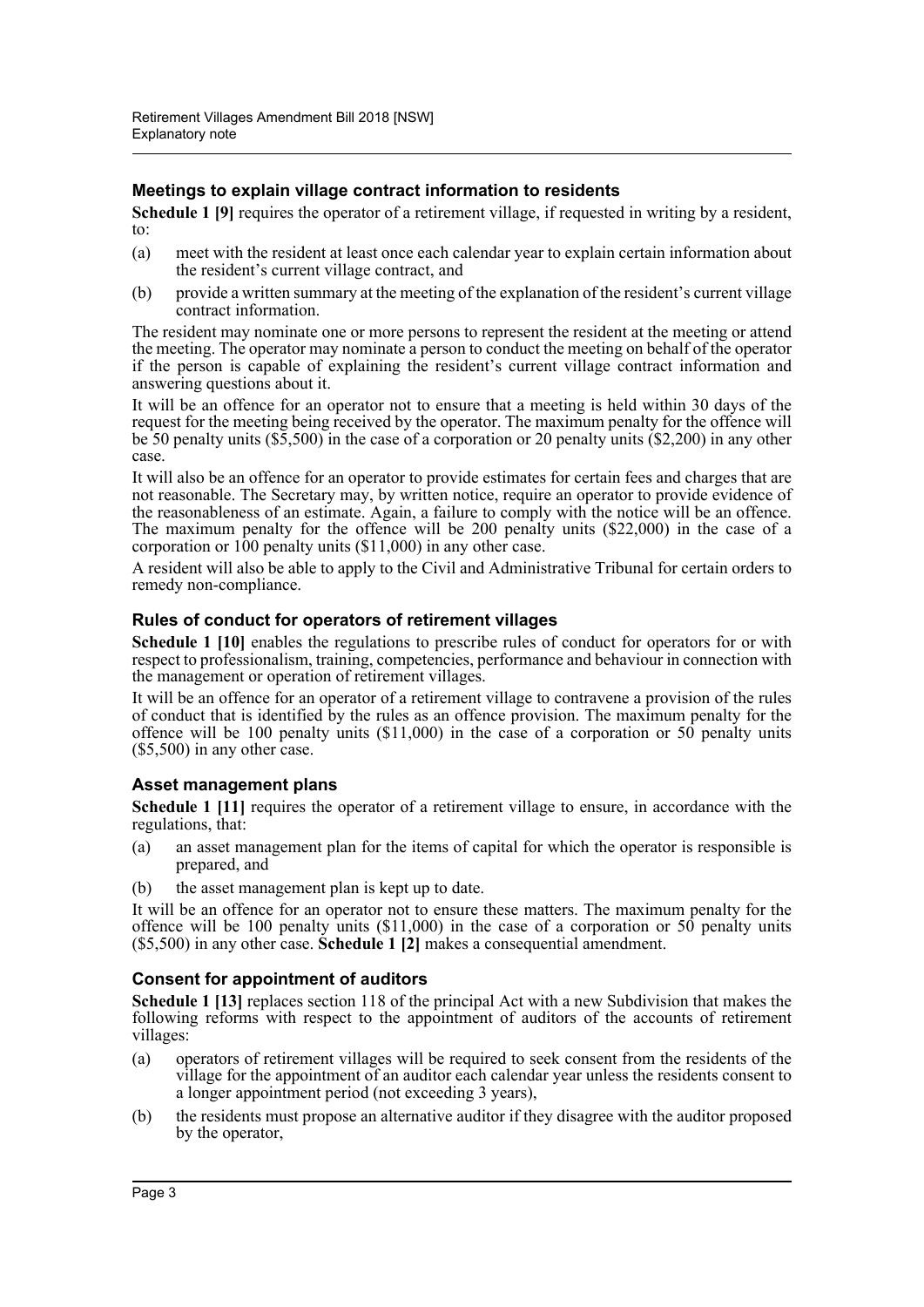(c) the Civil and Administrative Tribunal will have jurisdiction to consent to an appointment if there is a disagreement between the operator and residents.

**Schedule 1 [13]** also increases the maximum penalty for an operator not ensuring that the accounts for the retirement village are audited each year from 50 penalty units (\$5,500) to 100 penalty units  $($11,000)$  in the case of a corporation or 50 penalty units  $($5,500)$  in any other case.

**Schedule 1 [12], [14] and [15]** make consequential amendments.

#### **Provision, sharing and publication of information about retirement villages**

**Schedule 1 [1]** requires the operator of a retirement village to make certain documents concerning the village also available for inspection by residents as well as prospective residents.

**Schedule 1 [17]** enables the regulations to make provision for or with respect to:

- (a) the provision of certain village information (called *relevant village information*) to the Secretary, and
- (b) the publication of relevant village information, and
- (c) the exchange and sharing of relevant village information by government agencies.

However, the regulations will not be permitted to provide for the publication, exchange or sharing of relevant village information in a way that contravenes the *Privacy and Personal Information Protection Act 1998* or the *Health Records and Information Privacy Act 2002*.

#### **Mediation of disputes**

**Schedule 1 [18]** enables the regulations to make provision for the mediation of disputes arising under the principal Act.

#### **Related amendments**

**Schedule 1 [16]** enables the Secretary to issue guidelines to assist operators of retirement villages in complying with their obligations under certain provisions to be inserted in the principal Act by the proposed Act. It also allows the Civil and Administrative Tribunal to take the guidelines into account in determining whether or not the operator of a retirement village has complied with the provision to which the guidelines relate.

**Schedule 1 [19]** enables the regulations to create an offence for a corporation punishable by a penalty not exceeding 100 penalty units (\$11,000). Currently, regulations may provide for penalties not exceeding 50 penalty units (currently \$5,500) regardless of whether or not the offence is committed by a corporation.

**Schedule 1 [20]** enables the regulations to make provision for matters of a savings or transitional nature consequent on the enactment of any Act that amendments the principal Act (including the proposed Act).

#### **Schedule 2 Consequential amendment of Retirement Villages Regulation 2017**

**Schedule 2** makes consequential amendments to the *Retirement Villages Regulation 2017* concerning the prescription of penalty notice offences in respect of offences resulting from amendments made by Schedule 1.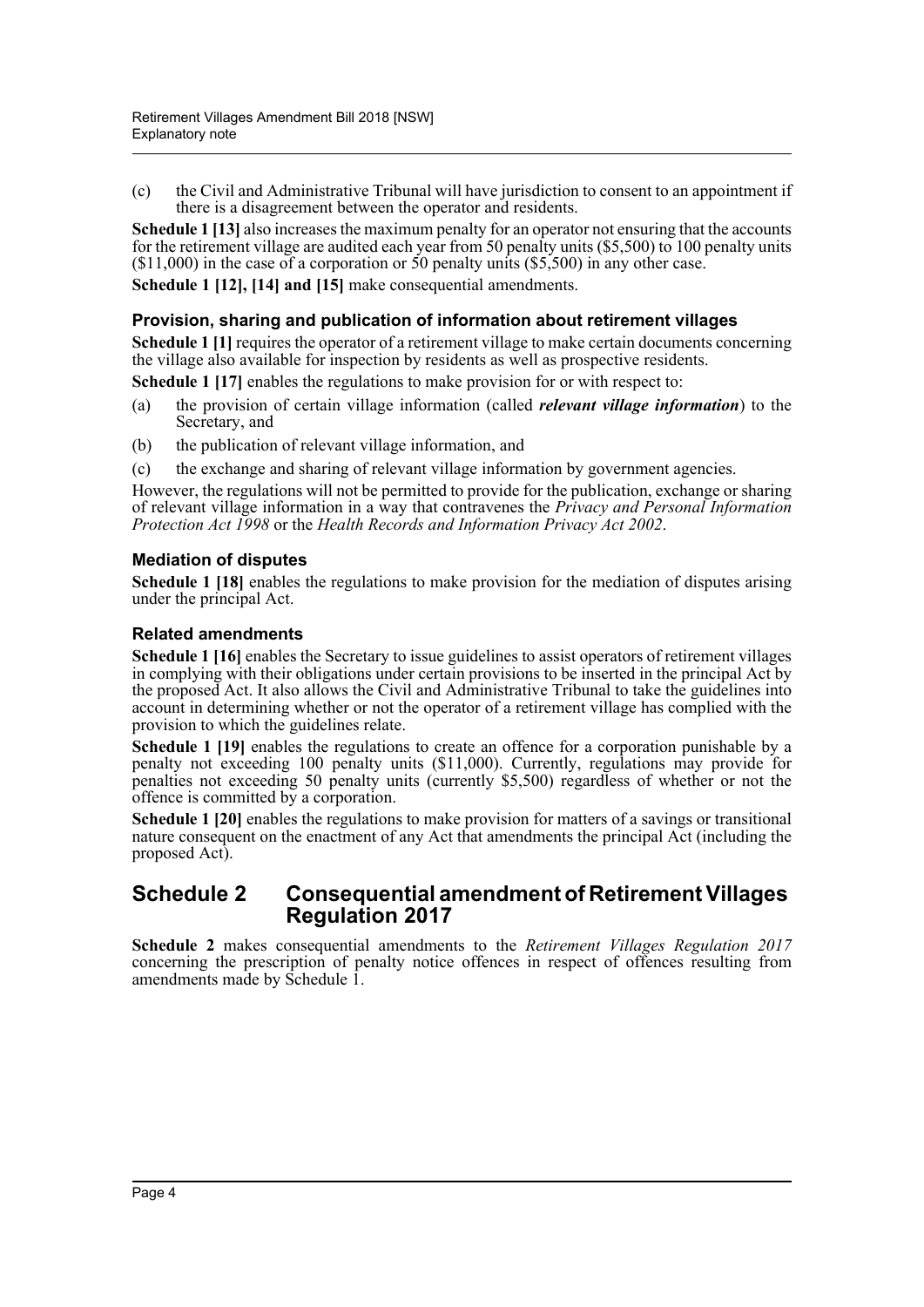First print



New South Wales

# **Retirement Villages Amendment Bill 2018**

## **Contents**

|                   |                                                                   | Page          |
|-------------------|-------------------------------------------------------------------|---------------|
|                   | Name of Act                                                       | 2.            |
|                   | Commencement                                                      | $\mathcal{D}$ |
| <b>Schedule 1</b> | Amendment of Retirement Villages Act 1999 No 81                   |               |
| Schedule 2        | Consequential amendment of Retirement Villages Regulation 2017 14 |               |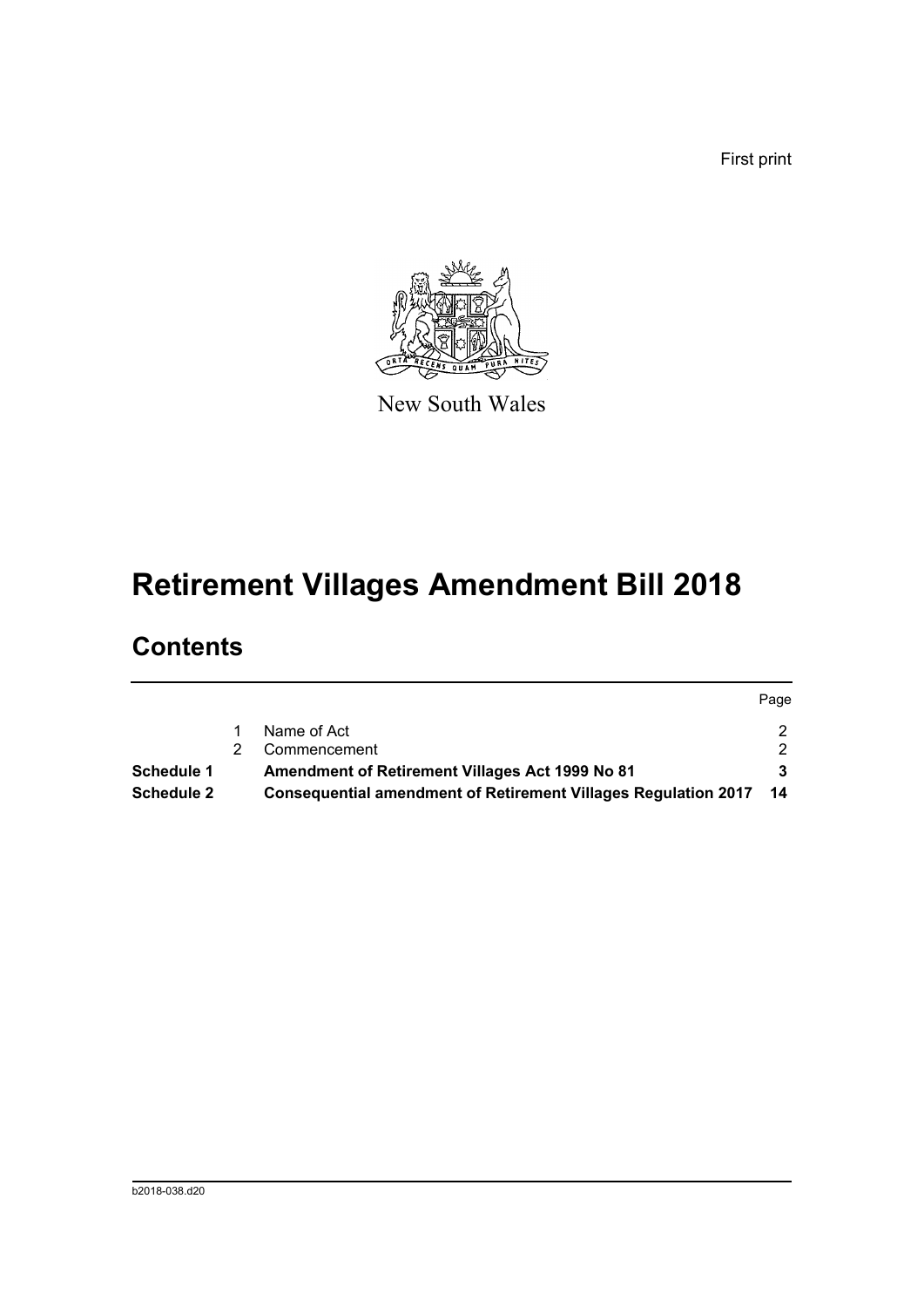

New South Wales

# **Retirement Villages Amendment Bill 2018**

No , 2018

#### **A Bill for**

An Act to amend the *Retirement Villages Act 1999* to give effect to some of the recommendations of the Inquiry into the NSW Retirement Village Sector; and to make consequential amendments to the *Retirement Villages Regulation 2017*.

See also the *Building and Construction Industry Security of Payment Amendment Bill 2018*, the *Fair Trading Legislation Amendment (Miscellaneous) Bill 2018* and the *Protection of the Environment Operations Amendment (Asbestos Waste) Bill 2018*.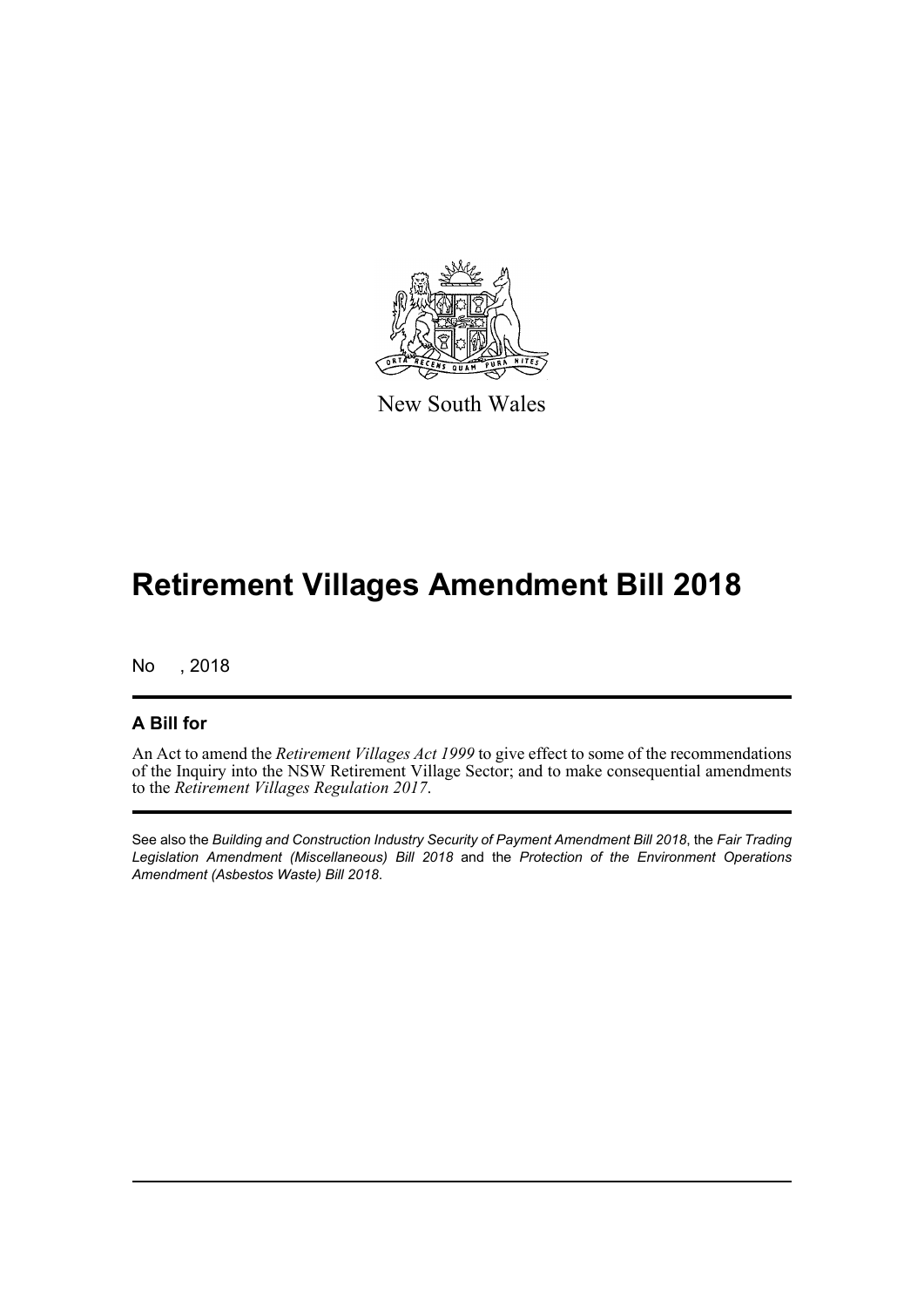### <span id="page-6-0"></span>**The Legislature of New South Wales enacts:** 1

<span id="page-6-1"></span>

| $\mathbf 1$ | Name of Act                                                          | $\mathcal{L}$  |
|-------------|----------------------------------------------------------------------|----------------|
|             | This Act is the Retirement Villages Amendment Act 2018.              | 3              |
|             | <b>Commencement</b>                                                  | $\overline{4}$ |
|             | This Act commences on a day or days to be appointed by proclamation. | 5              |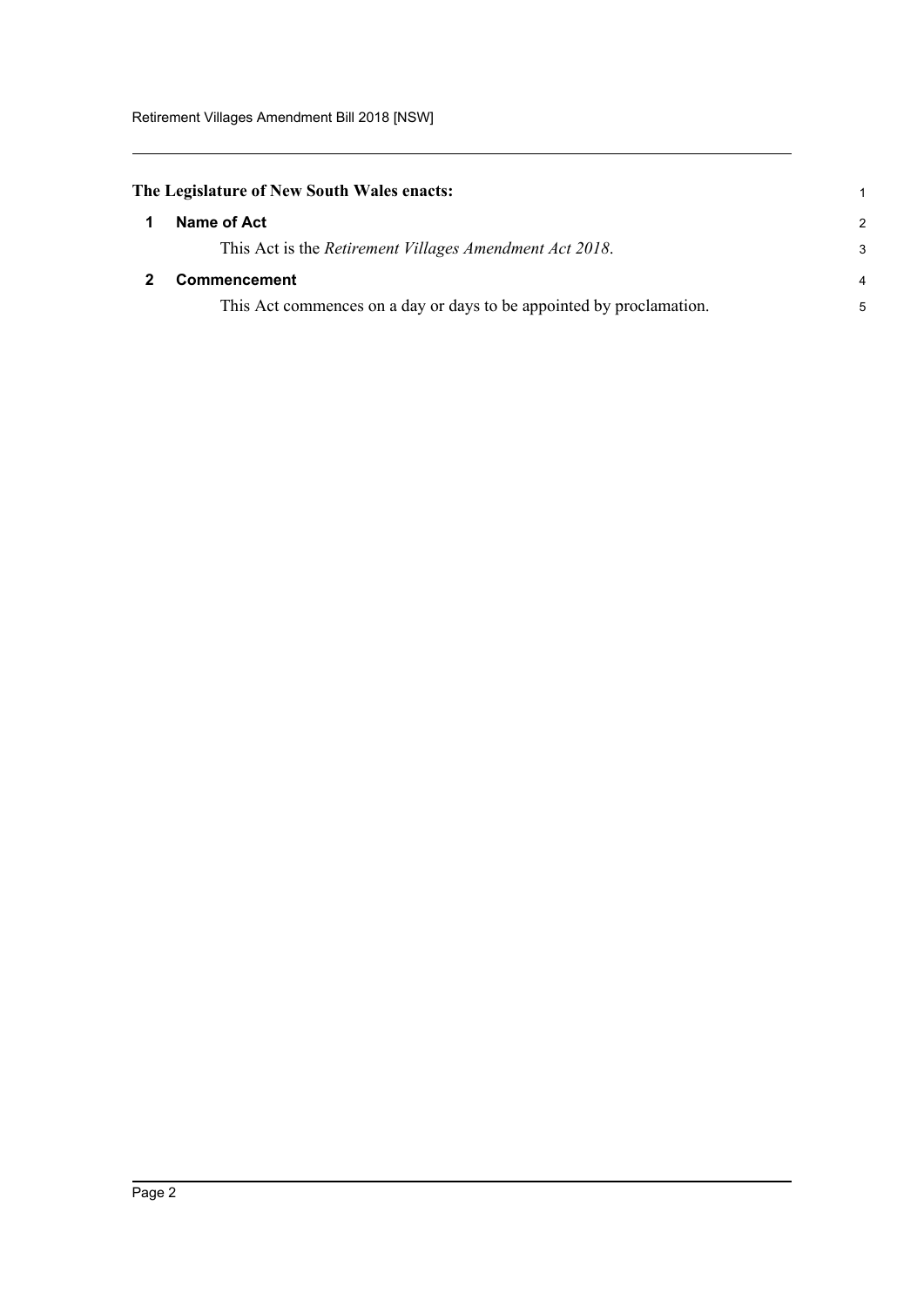<span id="page-7-0"></span>

|       | <b>Schedule 1</b>     | <b>Amendment of Retirement Villages Act 1999</b><br><b>No 81</b>                                                                                                                                                                                                                              | 2                                |
|-------|-----------------------|-----------------------------------------------------------------------------------------------------------------------------------------------------------------------------------------------------------------------------------------------------------------------------------------------|----------------------------------|
| [1]   |                       | Section 20 Copies of certain documents to be available                                                                                                                                                                                                                                        | З                                |
|       | and $(4)$ .           | Insert "resident or" before "prospective resident" wherever occurring in section 20 $(1)$ , $(3)$                                                                                                                                                                                             | 5                                |
| [2]   | Section 20 (1) (g1)   |                                                                                                                                                                                                                                                                                               | $\epsilon$                       |
|       |                       | Insert after section 20 (1) (g):                                                                                                                                                                                                                                                              | 7                                |
|       |                       | the asset management plan for the village referred to in section 101A,<br>(g1)                                                                                                                                                                                                                | ε                                |
| $[3]$ |                       | Section 58A Operator to provide safe premises                                                                                                                                                                                                                                                 | ς                                |
|       |                       | Omit section 58A (2) (a) and (b). Insert instead:                                                                                                                                                                                                                                             | 10                               |
|       |                       | ensure that an emergency plan is prepared for the retirement village, and<br>(a)                                                                                                                                                                                                              | 11                               |
|       |                       | ensure that the emergency plan is maintained so that it remains<br>(b)<br>effective, and                                                                                                                                                                                                      | 12<br>13                         |
|       |                       | take reasonable steps to ensure that all residents and staff are familiar<br>(b1)<br>with the emergency plan, and                                                                                                                                                                             | 14<br>15                         |
| [4]   |                       | Section 58A (2) (c) and (d)                                                                                                                                                                                                                                                                   | 16                               |
|       |                       | Omit the paragraphs. Insert instead:                                                                                                                                                                                                                                                          | 17                               |
|       |                       | undertake a safety inspection at least once each calendar year, and make<br>(c)<br>a safety inspection report on the findings of any such inspection, and                                                                                                                                     | 18<br>19                         |
|       |                       | ensure that residents are:<br>(d)                                                                                                                                                                                                                                                             | 20                               |
|       |                       | notified in writing when a safety inspection is undertaken, and<br>(i)                                                                                                                                                                                                                        | 21                               |
|       |                       | given access to the safety inspection report if they request it, and<br>(ii)                                                                                                                                                                                                                  | 22                               |
| [5]   | Section 58A (2A)-(2C) |                                                                                                                                                                                                                                                                                               | 23                               |
|       |                       | Insert after section $58A(2)$ :                                                                                                                                                                                                                                                               | 24                               |
|       | (2A)                  | An operator commits an offence if the operator contravenes subsection $(2)$ (a).                                                                                                                                                                                                              | 25                               |
|       |                       | Maximum penalty: 200 penalty units (in the case of a corporation) or<br>100 penalty units (in any other case).                                                                                                                                                                                | 26<br>27                         |
|       |                       | Note. Section 189B enables the Secretary to issue guidelines to assist operators in<br>complying with their obligations under subsection $(2)$ (a), (b) and (b1). The Tribunal<br>may take guidelines into account in determining whether there has been compliance<br>with those provisions. | 28<br>29<br>3 <sub>C</sub><br>31 |
|       | (2B)                  | The emergency plan for the purposes of subsection $(2)$ $(a)$ and $(b)$ must<br>provide for emergency procedures, including:                                                                                                                                                                  | 32<br>33                         |
|       |                       | an effective response to an emergency, and<br>(a)                                                                                                                                                                                                                                             | 34                               |
|       |                       | evacuation procedures, and<br>(b)                                                                                                                                                                                                                                                             | 35                               |
|       |                       | notifying emergency service organisations at the earliest opportunity,<br>(c)<br>and                                                                                                                                                                                                          | 36<br>37                         |
|       |                       | (d)<br>medical treatment and assistance, and                                                                                                                                                                                                                                                  | 38                               |
|       |                       | effective communication between the operator (or other person<br>(e)<br>authorised by the operator to coordinate the emergency response) and<br>all residents in the village.                                                                                                                 | 39<br>40<br>41                   |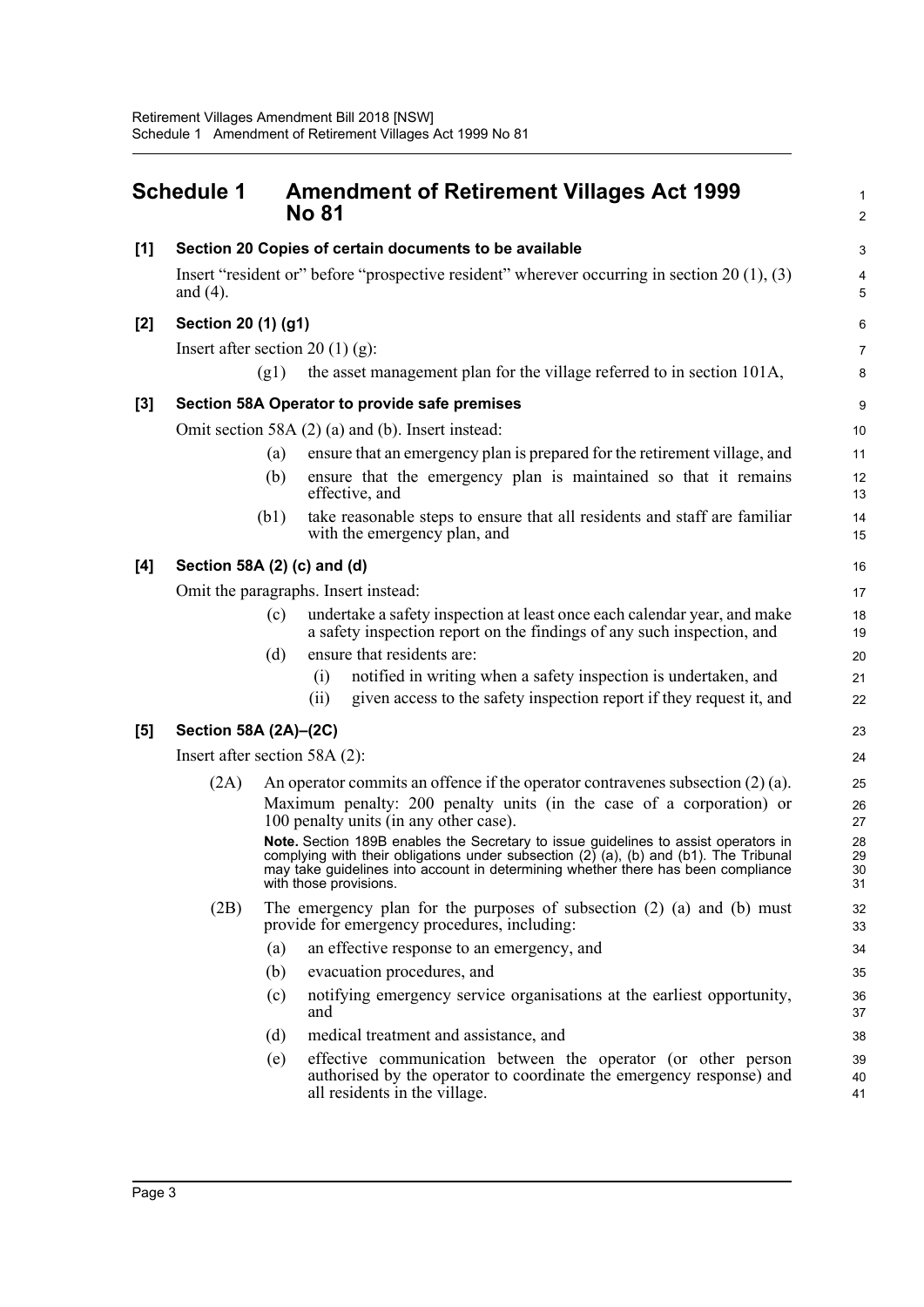|                   |     | (2C)                      |     | In preparing and maintaining an emergency plan for the purposes of<br>subsection (2) (a) and (b), the operator of the retirement village must have<br>regard to all relevant matters, including the following:                                                   | 2<br>З               |
|-------------------|-----|---------------------------|-----|------------------------------------------------------------------------------------------------------------------------------------------------------------------------------------------------------------------------------------------------------------------|----------------------|
|                   |     |                           | (a) | the nature of the hazards in the village,                                                                                                                                                                                                                        |                      |
|                   |     |                           | (b) | the size, location and layout of the village,                                                                                                                                                                                                                    |                      |
|                   |     |                           | (c) | the number of residents in the village,                                                                                                                                                                                                                          | Е                    |
|                   |     |                           | (d) | the evacuation arrangements required for residents with mobility,<br>hearing, visual or other impairments.                                                                                                                                                       |                      |
| [6]               |     | Section 58A (3) (a)       |     |                                                                                                                                                                                                                                                                  | ς                    |
|                   |     |                           |     | Omit "written safety and emergency procedures". Insert instead "emergency plan".                                                                                                                                                                                 | 10                   |
| $\left[ 7\right]$ |     | Section 58A (3) (d)       |     |                                                                                                                                                                                                                                                                  | 11                   |
|                   |     |                           |     | Omit the paragraph. Insert instead:                                                                                                                                                                                                                              | 12                   |
|                   |     |                           | (d) | the manner and form for notifying and giving access to safety inspection<br>reports for the purposes of subsection $(2)$ $(d)$ .                                                                                                                                 | 13<br>14             |
| [8]               |     | <b>Section 58B</b>        |     |                                                                                                                                                                                                                                                                  | 15                   |
|                   |     | Insert after section 58A: |     |                                                                                                                                                                                                                                                                  | 16                   |
|                   | 58B |                           |     | Annual emergency evacuation exercises and key safety information display                                                                                                                                                                                         | 17                   |
|                   |     | (1)                       |     | The operator of a retirement village must ensure that:                                                                                                                                                                                                           | 18                   |
|                   |     |                           | (a) | an evacuation exercise for residents is carried out at least once each<br>calendar year, and                                                                                                                                                                     | 19<br>20             |
|                   |     |                           | (b) | key safety information is clearly displayed in communal areas within<br>the retirement village, and                                                                                                                                                              | 21<br>22             |
|                   |     |                           | (c) | key safety information is provided to residents in relation to their<br>residential premises within the retirement village.                                                                                                                                      | 23<br>24             |
|                   |     |                           |     | Maximum penalty: 200 penalty units (in the case of a corporation) or<br>100 penalty units (in any other case).                                                                                                                                                   | 25<br>26             |
|                   |     |                           |     | Note. Section 189B enables the Secretary to issue guidelines to assist operators in<br>complying with their obligations under this section. The Tribunal may take guidelines<br>into account in determining whether there has been compliance with this section. | 27<br>28<br>29       |
|                   |     | (2)                       |     | Each of the following is key safety information for the purposes of<br>subsection $(1)$ :                                                                                                                                                                        | 3 <sub>C</sub><br>31 |
|                   |     |                           | (a) | a map indicating the location of assembly areas, exits and fire<br>extinguishers and other emergency equipment for the communal areas<br>and residential premises concerned,                                                                                     | 32<br>33<br>34       |
|                   |     |                           | (b) | instructions concerning the evacuation of residents and staff from the<br>communal areas and residential premises concerned in the event of a<br>fire or other emergency,                                                                                        | 35<br>36<br>37       |
|                   |     |                           | (c) | any other information of a kind prescribed by the regulations.                                                                                                                                                                                                   | 38                   |
|                   |     | (3)                       |     | The regulations may make provision for or with respect to the following:                                                                                                                                                                                         | 39                   |
|                   |     |                           | (a) | the conduct of evacuation exercises,                                                                                                                                                                                                                             | 40                   |
|                   |     |                           | (b) | the display and provision of key safety information.                                                                                                                                                                                                             | 41                   |
|                   |     | (4)                       |     | A resident of a retirement village who believes in good faith that the operator<br>is contravening subsection (1) may apply to the Tribunal for (and the Tribunal<br>may make) any of the following:                                                             | 42<br>43<br>44       |
|                   |     |                           |     |                                                                                                                                                                                                                                                                  |                      |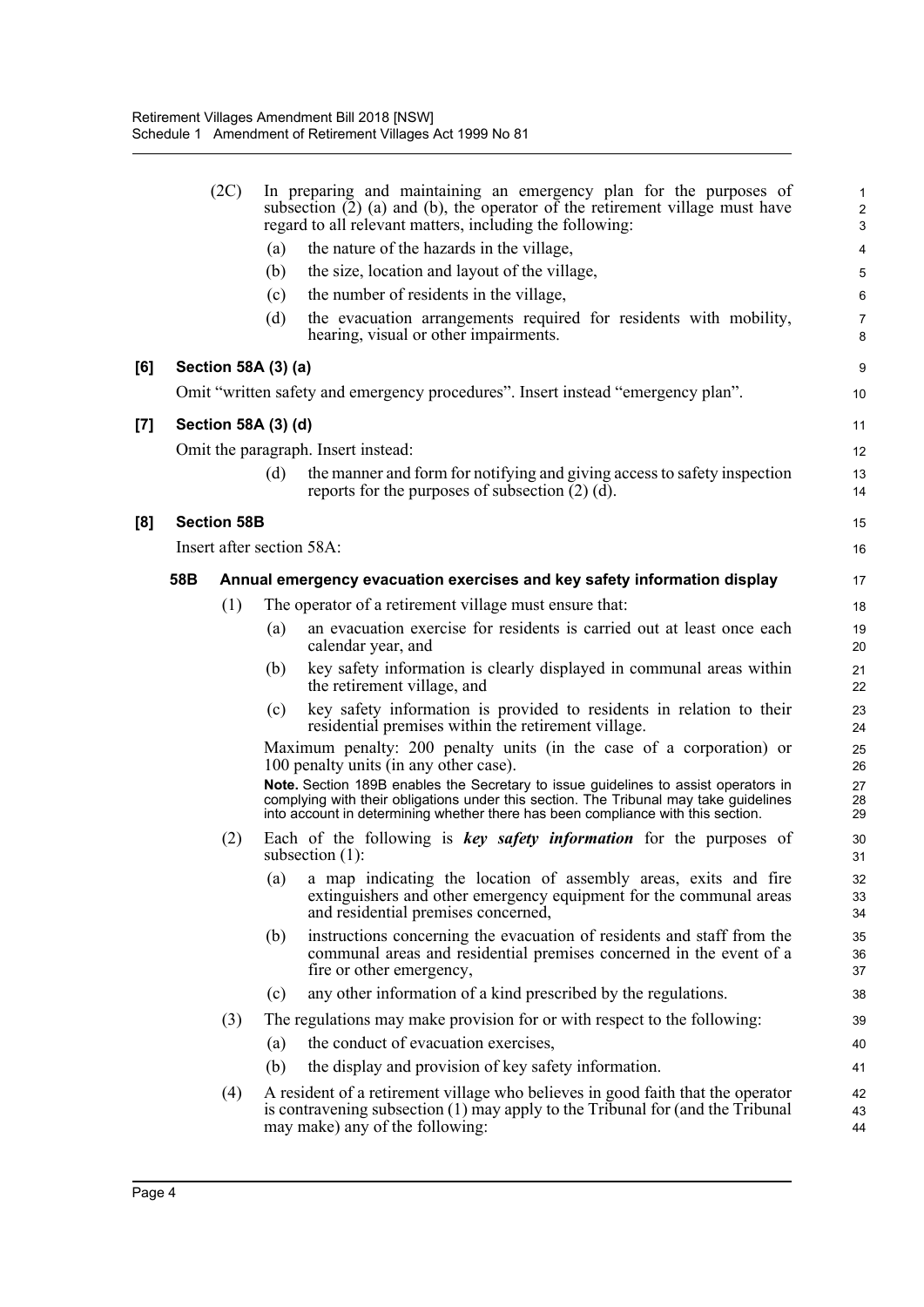|     |     |                    | (a)                      |      | an order directing the operator to comply with subsection $(1)$ ,                                                                                                                                                                                                                                                                                                                             | 1                              |
|-----|-----|--------------------|--------------------------|------|-----------------------------------------------------------------------------------------------------------------------------------------------------------------------------------------------------------------------------------------------------------------------------------------------------------------------------------------------------------------------------------------------|--------------------------------|
|     |     |                    | (b)                      |      | any other order referred to in section 128 (1).                                                                                                                                                                                                                                                                                                                                               | $\overline{2}$                 |
|     |     | (5)                |                          |      | Nothing in this section limits the obligations of an operator of a retirement<br>village under sections 58 and 58A.                                                                                                                                                                                                                                                                           | $\ensuremath{\mathsf{3}}$<br>4 |
| [9] |     | <b>Section 69A</b> |                          |      |                                                                                                                                                                                                                                                                                                                                                                                               | 5                              |
|     |     |                    | Insert after section 69: |      |                                                                                                                                                                                                                                                                                                                                                                                               | 6                              |
|     | 69A |                    |                          |      | Right to request resident's current village contract information meeting                                                                                                                                                                                                                                                                                                                      | 7                              |
|     |     | (1)                |                          |      | The operator of a retirement village, if requested in writing by a resident, must:                                                                                                                                                                                                                                                                                                            | 8                              |
|     |     |                    | (a)                      |      | meet with the resident at least once each calendar year to explain the<br>resident's current village contract information, and                                                                                                                                                                                                                                                                | $9\,$<br>10                    |
|     |     |                    | (b)                      |      | provide a written summary at the meeting of the explanation of the<br>resident's current village contract information.                                                                                                                                                                                                                                                                        | 11<br>12                       |
|     |     |                    |                          |      | Note. Section 189B enables the Secretary to issue guidelines to assist operators in<br>complying with their obligations under this section. The Tribunal may take guidelines<br>into account in determining whether there has been compliance with this section.                                                                                                                              | 13<br>14<br>15                 |
|     |     |                    |                          |      | Maximum penalty: 50 penalty units (in the case of a corporation) or 20 penalty<br>units (in any other case).                                                                                                                                                                                                                                                                                  | 16<br>17                       |
|     |     | (2)                |                          |      | The operator is not required to explain under subsection (1) (a) any<br>information forming part of the resident's current village contract information<br>if the written request for the meeting indicates that the resident has waived an<br>explanation of the information.                                                                                                                | 18<br>19<br>20<br>21           |
|     |     |                    |                          |      | Note. However, the operator must still include the information in the written summary<br>provided under subsection (1) (b).                                                                                                                                                                                                                                                                   | 22<br>23                       |
|     |     | (3)                |                          |      | A resident may, in the written request for the meeting or by a further notice in<br>writing given to the operator, nominate one or more persons to represent the<br>resident at the meeting or to attend the meeting with the resident.                                                                                                                                                       | 24<br>25<br>26                 |
|     |     | (4)                |                          |      | The operator must ensure that:                                                                                                                                                                                                                                                                                                                                                                | 27                             |
|     |     |                    | (a)                      |      | the resident or a nominated representative of the resident is provided<br>with a written reply to a request for a meeting, and                                                                                                                                                                                                                                                                | 28<br>29                       |
|     |     |                    | (b)                      |      | if the resident is entitled to a meeting, the meeting is held within 30 days<br>of the request for the meeting being received by the operator.                                                                                                                                                                                                                                                | 30<br>31                       |
|     |     | (5)                |                          |      | An operator commits an offence if the operator contravenes subsection $(4)$ (b).<br>Maximum penalty: 50 penalty units (in the case of a corporation) or 20 penalty<br>units (in any other case).                                                                                                                                                                                              | 32<br>33<br>34                 |
|     |     | (6)                |                          |      | The operator may, in the written reply provided under subsection $(4)$ (a) or by<br>a further notice in writing given to the resident or a nominated representative<br>of the resident, nominate a person to conduct the meeting on behalf of the<br>operator if the person is capable of explaining the resident's current village<br>contract information and answering questions about it. | 35<br>36<br>37<br>38<br>39     |
|     |     | (7)                | section is:              |      | A resident's current village contract information for the purposes of this                                                                                                                                                                                                                                                                                                                    | 40<br>41                       |
|     |     |                    | (a)                      |      | for a resident who is a registered interest holder—each of the following:                                                                                                                                                                                                                                                                                                                     | 42                             |
|     |     |                    |                          | (i)  | the requirements under this Act, the regulations and the village<br>contract for terminating the village contract or selling the<br>residential premises to which the contract relates,                                                                                                                                                                                                       | 43<br>44<br>45                 |
|     |     |                    |                          | (ii) | the estimated departure fee (if any) payable by the resident,                                                                                                                                                                                                                                                                                                                                 | 46                             |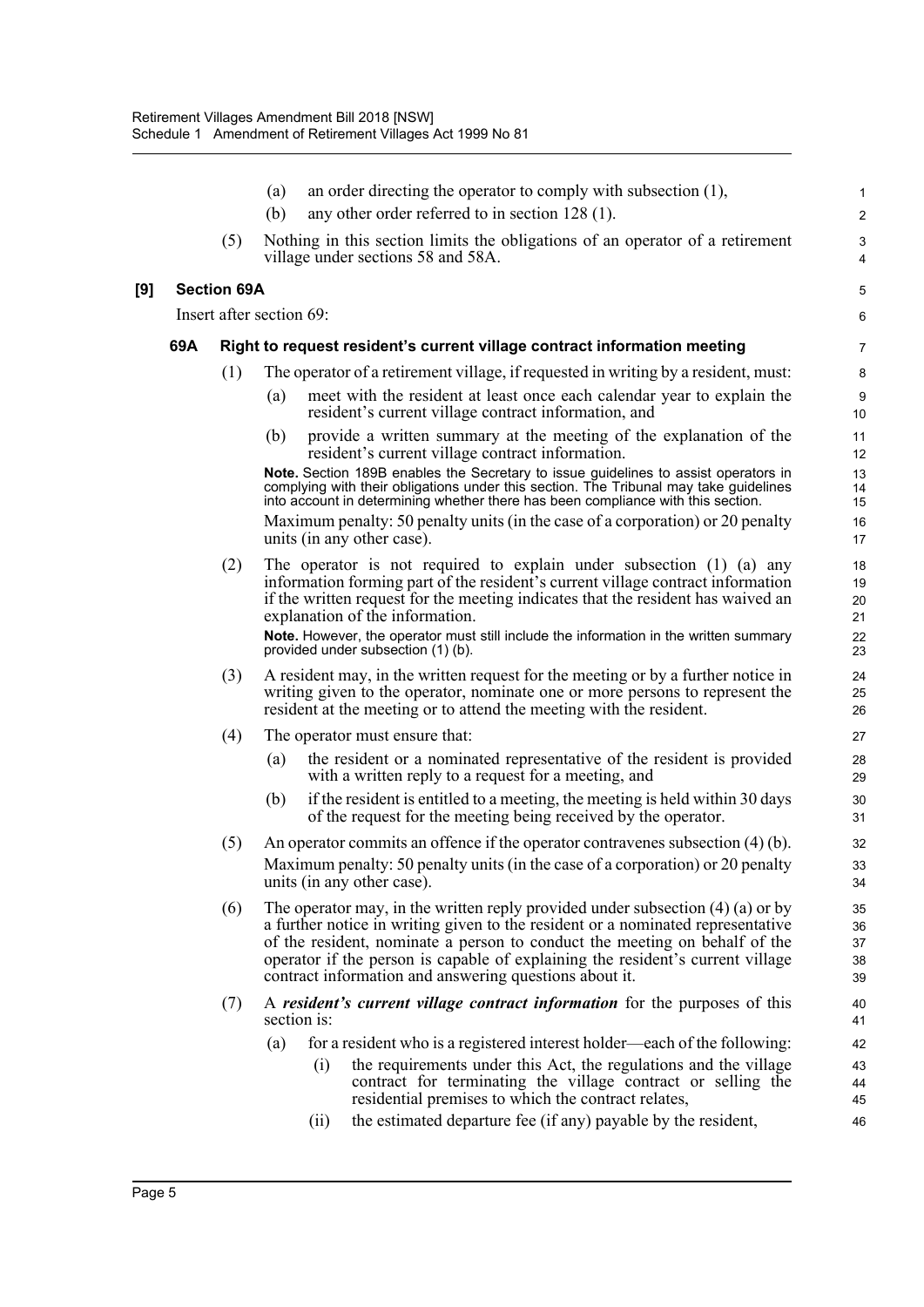|      | (iii)      | the resident's liability to pay recurrent charges under section 152,                                                                                                                                          | 1                            |
|------|------------|---------------------------------------------------------------------------------------------------------------------------------------------------------------------------------------------------------------|------------------------------|
|      | (iv)       | estimates of any amounts payable by the resident in relation to the<br>sale of the residential premises,                                                                                                      | $\overline{\mathbf{c}}$<br>3 |
|      | (v)        | the estimated sale price for the residential premises,                                                                                                                                                        | 4                            |
|      | (vi)       | the estimated amount that would be payable by the operator to the<br>resident following the sale of the residential premises,                                                                                 | 5<br>6                       |
|      | (vii)      | estimates of any other amounts payable by the resident under<br>their village contract (including any amount of capital gain<br>shared with the operator),                                                    | 7<br>8<br>9                  |
|      | (viii)     | any other information concerning the resident's rights or<br>obligations (including after vacating the residential premises) of<br>a kind prescribed by the regulations, or                                   | 10<br>11<br>12               |
|      | (b)        | for a resident who is not a registered interest holder—each of the<br>following:                                                                                                                              | 13<br>14                     |
|      | (i)        | the requirements under this Act, the regulations and the village<br>contract for terminating the village contract,                                                                                            | 15<br>16                     |
|      | (ii)       | the estimated departure fee (if any) payable by the resident,                                                                                                                                                 | 17                           |
|      | (iii)      | the resident's liability to pay recurrent charges under section 153,                                                                                                                                          | 18                           |
|      | (iv)       | the estimated amount payable by the resident in respect of repairs<br>required to the residential premises in accordance with<br>section 163,                                                                 | 19<br>20<br>21               |
|      | (v)        | the estimated ingoing contribution that would be payable by an<br>incoming resident of the residential premises where this<br>contribution is material to the calculation of estimates under this<br>section, | 22<br>23<br>24<br>25         |
|      | (vi)       | the estimated amount that would be payable by the operator to the<br>resident following the residential premises being vacated by the<br>resident,                                                            | 26<br>27<br>28               |
|      | (vii)      | estimates of any other amounts payable by the resident under<br>their village contract (including any amount of capital gain<br>shared with the operator),                                                    | 29<br>30<br>31               |
|      | (viii)     | any other information concerning the resident's rights or<br>obligations (including after vacating the residential premises) of<br>a kind prescribed by the regulations.                                      | 32<br>33<br>34               |
| (8)  |            | The operator must ensure that estimated amounts for the purposes of<br>subsection (7) are reasonable estimates that are calculated:                                                                           | 35<br>36                     |
|      | (a)        | by reference to a stated date (being either the date of the meeting or a<br>date that is not later than 30 days after the meeting), and                                                                       | 37<br>38                     |
|      | (b)        | as if the stated date was the date on which the resident's right to occupy<br>the residential premises concerned terminated.                                                                                  | 39<br>40                     |
|      | occupants. | Note. See sections 180 and 181 for the determination of amounts payable to former                                                                                                                             | 41<br>42                     |
| (9)  |            | An operator commits an offence if the operator provides an estimate for the<br>purposes of subsection (7) that is not reasonable.                                                                             | 43<br>44                     |
|      |            | Maximum penalty: 200 penalty units (in the case of a corporation) or<br>100 penalty units (in any other case).                                                                                                | 45<br>46                     |
| (10) |            | The regulations may make provision for or with respect to:                                                                                                                                                    | 47                           |
|      | (a)<br>and | the form of a written summary for the purposes of subsection $(1)$ (b),                                                                                                                                       | 48<br>49                     |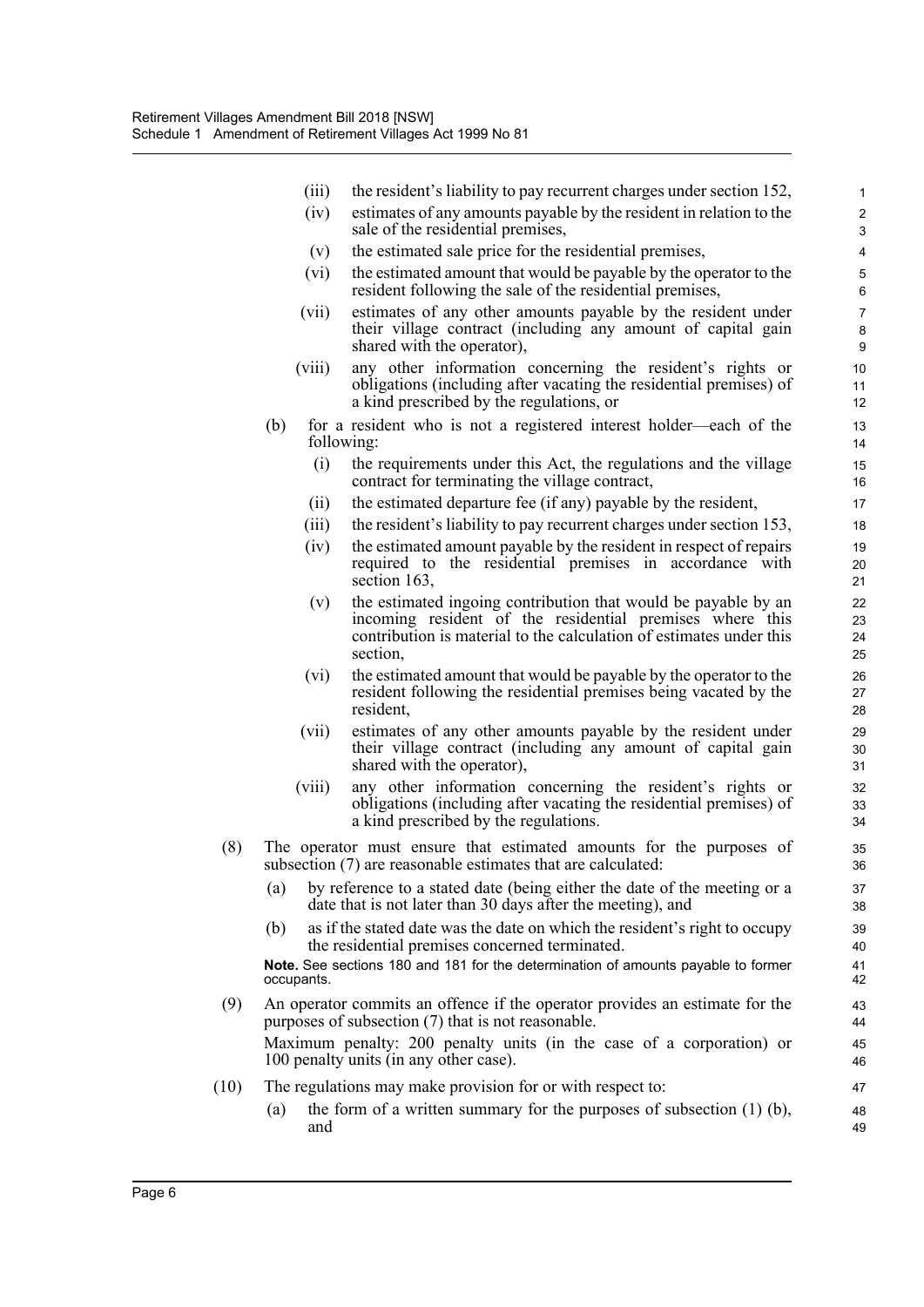|      |     |                          | (b)       |                       | the keeping of records by operators or former operators of retirement<br>villages concerning the calculation of estimated amounts for the<br>purposes of subsection (7).                                                                                                                                                                                                       | 2<br>G                           |
|------|-----|--------------------------|-----------|-----------------------|--------------------------------------------------------------------------------------------------------------------------------------------------------------------------------------------------------------------------------------------------------------------------------------------------------------------------------------------------------------------------------|----------------------------------|
|      |     | (11)                     |           |                       | The Secretary may, by notice in writing given to an operator of a retirement<br>village (an <i>estimate calculation notice</i> ), require the operator to provide,<br>within the period specified in the notice, evidence of the reasonableness of any<br>estimate of an amount for the purposes of subsection $(7)$ made for the purposes<br>of a meeting under this section. | $\epsilon$<br>7<br>ε             |
|      |     | (12)                     |           | guilty of an offence. | An operator of a retirement village who fails to comply with an estimate<br>calculation notice within the period for compliance specified in the notice is                                                                                                                                                                                                                     | ς<br>10<br>11                    |
|      |     |                          |           |                       | Maximum penalty: 200 penalty units (in the case of a corporation) or<br>100 penalty units (in any other case).                                                                                                                                                                                                                                                                 | 12<br>13                         |
|      |     | (13)                     |           |                       | Any resident of a retirement village who believes in good faith that the<br>operator is contravening this section may apply to the Tribunal for (and the<br>Tribunal may make) any of the following:                                                                                                                                                                           | 14<br>15<br>16                   |
|      |     |                          | (a)       | section,              | an order directing the operator to comply with a provision of this                                                                                                                                                                                                                                                                                                             | 17<br>18                         |
|      |     |                          | (b)       |                       | any other order referred to in section $128(1)$ .                                                                                                                                                                                                                                                                                                                              | 19                               |
| [10] |     | Part 6, Division 5A      |           |                       |                                                                                                                                                                                                                                                                                                                                                                                | 20                               |
|      |     | Insert after Division 5: |           |                       |                                                                                                                                                                                                                                                                                                                                                                                | 21                               |
|      |     | <b>Division 5A</b>       |           |                       | <b>Rules of conduct for operators</b>                                                                                                                                                                                                                                                                                                                                          | 22                               |
|      |     |                          |           |                       |                                                                                                                                                                                                                                                                                                                                                                                |                                  |
|      | 83A | <b>Definition</b>        |           |                       |                                                                                                                                                                                                                                                                                                                                                                                | 23                               |
|      |     |                          |           | In this Division:     |                                                                                                                                                                                                                                                                                                                                                                                | 24                               |
|      |     |                          |           |                       | <i>rules of conduct</i> means rules of conduct prescribed by the regulations for the<br>purposes of section 83B.                                                                                                                                                                                                                                                               | 25<br>26                         |
|      | 83B |                          |           |                       | Rules of conduct for operators may be prescribed by regulations                                                                                                                                                                                                                                                                                                                | 27                               |
|      |     | (1)                      | villages. |                       | The regulations may prescribe rules of conduct for operators for or with<br>respect to professionalism, training, competencies, performance and<br>behaviour in connection with the management or operation of retirement                                                                                                                                                      | 28<br>29<br>3 <sub>C</sub><br>31 |
|      |     | (2)                      |           |                       | Without limiting subsection (1), rules of conduct may make provision for or<br>with respect to the following:                                                                                                                                                                                                                                                                  | 32<br>33                         |
|      |     |                          | (a)       |                       | knowledge about:                                                                                                                                                                                                                                                                                                                                                               | 34                               |
|      |     |                          |           | (i)                   | the provisions of this Act and the regulations, and                                                                                                                                                                                                                                                                                                                            | 35                               |
|      |     |                          |           | (i)                   | the provisions of the <i>Strata Schemes Management Act 2015</i> and<br>the regulations under that Act relevant to the management or<br>operation of retirement villages, and                                                                                                                                                                                                   | 36<br>37<br>38                   |
|      |     |                          |           | (iii)                 | any other law relevant to the management or operation of<br>retirement villages,                                                                                                                                                                                                                                                                                               | 39<br>40                         |
|      |     |                          | (b)       |                       | conduct in relation to dealings with current or prospective residents of<br>retirement villages (for example, by reference to standards of honesty,<br>fairness and professionalism),                                                                                                                                                                                          | 41<br>42<br>43                   |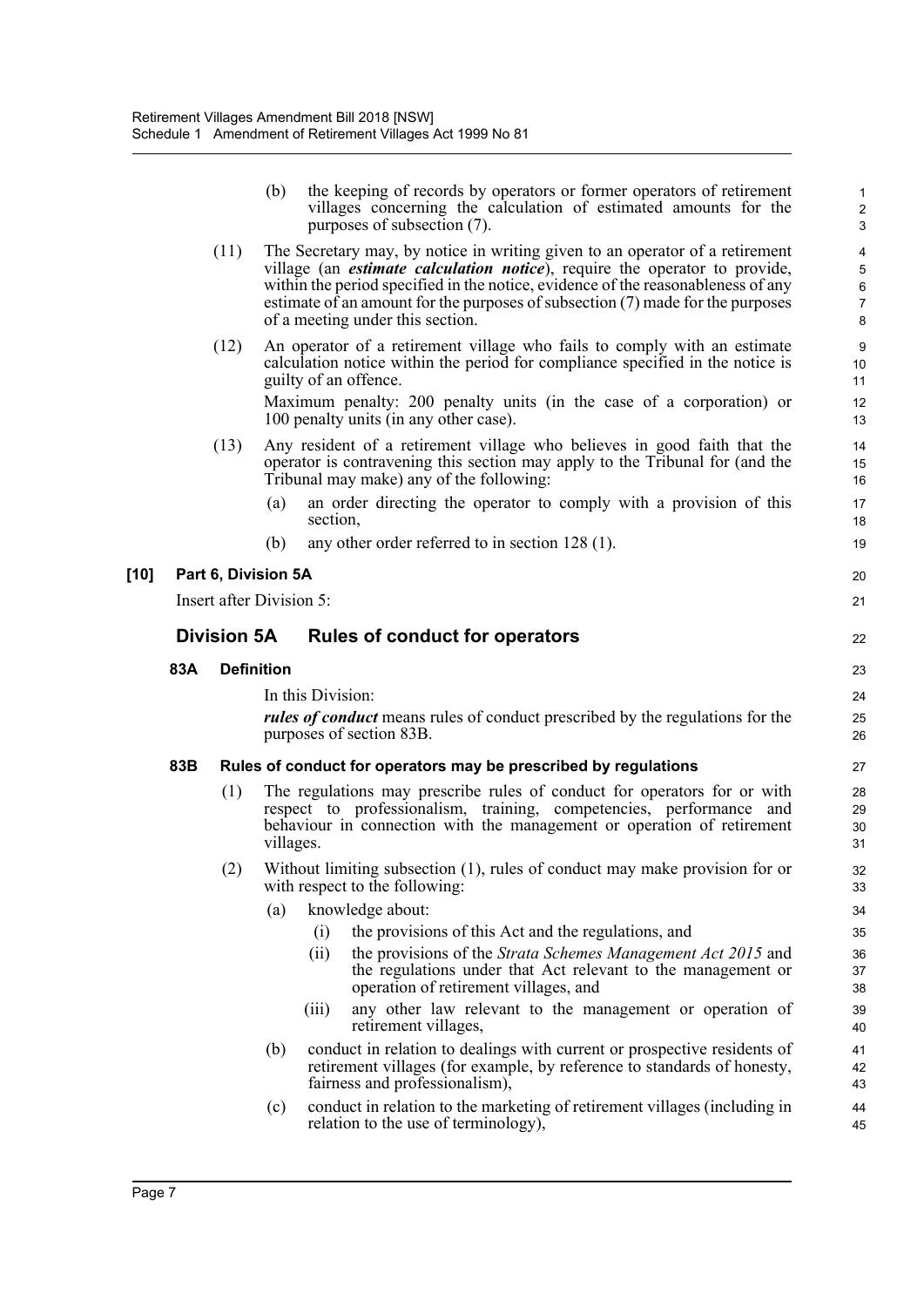|        |      |                           | (d) |                  | internal dispute resolution measures used in retirement villages,                                                                                                                                                                                                        |                            |
|--------|------|---------------------------|-----|------------------|--------------------------------------------------------------------------------------------------------------------------------------------------------------------------------------------------------------------------------------------------------------------------|----------------------------|
|        |      |                           | (e) | staff.           | training and competencies for operators of retirement villages and their                                                                                                                                                                                                 | З                          |
|        | 83C  |                           |     |                  | Contravention of offence provisions of rules of conduct                                                                                                                                                                                                                  |                            |
|        |      |                           |     |                  | An operator must not contravene a provision of the rules of conduct that is<br>identified by the rules as an offence provision.                                                                                                                                          | Е                          |
|        |      |                           |     |                  | Maximum penalty: 100 penalty units (in the case of a corporation) or<br>50 penalty units (in any other case).                                                                                                                                                            | ε                          |
| $[11]$ |      | <b>Section 101A</b>       |     |                  |                                                                                                                                                                                                                                                                          | ς                          |
|        |      | Insert after section 101: |     |                  |                                                                                                                                                                                                                                                                          | 10                         |
|        | 101A |                           |     |                  | <b>Asset management plans</b>                                                                                                                                                                                                                                            | 11                         |
|        |      | (1)                       |     | ensure that:     | An operator of a retirement village must, in accordance with the regulations,                                                                                                                                                                                            | 12<br>13                   |
|        |      |                           | (a) |                  | an asset management plan for the items of capital for which the operator<br>is responsible is prepared, and                                                                                                                                                              | 14<br>15                   |
|        |      |                           | (b) |                  | the asset management plan is kept up to date.                                                                                                                                                                                                                            | 16                         |
|        |      |                           |     |                  | Maximum penalty: 100 penalty units (in the case of a corporation) or<br>50 penalty units (in any other case).                                                                                                                                                            | 17<br>18                   |
|        |      |                           |     |                  | Note. Section 189B enables the Secretary to issue guidelines to assist operators in<br>complying with their obligations under this section. The Tribunal may take guidelines<br>into account in determining whether there has been compliance with this section.         | 1 <sup>c</sup><br>20<br>21 |
|        |      | (2)                       |     | with respect to: | Without limiting subsection (1), the regulations may make provision for or                                                                                                                                                                                               | 22<br>23                   |
|        |      |                           | (a) |                  | the preparation, duration and revision of asset management plans, and                                                                                                                                                                                                    | 24                         |
|        |      |                           | (b) |                  | the information to be recorded in asset management plans, including<br>(but not limited to) information concerning any of the following:                                                                                                                                 | 25<br>26                   |
|        |      |                           |     | (i)              | the costs associated with both the maintenance or replacement of<br>items of capital,                                                                                                                                                                                    | 27<br>28                   |
|        |      |                           |     | (i)              | the reasons for decreases or increases in costs associated with<br>both the maintenance or replacement of items of capital,                                                                                                                                              | 29<br>30                   |
|        |      |                           |     | (iii)            | the frequency with which costs are incurred in respect of items of<br>capital,                                                                                                                                                                                           | 31<br>32                   |
|        |      |                           |     | (iv)             | the expected lifespans of items of capital and expected<br>maintenance and replacement requirements.                                                                                                                                                                     | 33<br>34                   |
| [12]   |      |                           |     |                  | Section 112 Proposed annual budget                                                                                                                                                                                                                                       | 35                         |
|        |      |                           |     |                  | Omit "section 118" from section 112 $(10)$ (b).                                                                                                                                                                                                                          | 36                         |
|        |      |                           |     |                  | Insert instead "Subdivision 1 (Auditing of accounts) of Division 6".                                                                                                                                                                                                     | 37                         |
| [13]   |      | <b>Section 118</b>        |     |                  |                                                                                                                                                                                                                                                                          | 38                         |
|        |      |                           |     |                  | Omit the section. Insert instead:                                                                                                                                                                                                                                        | 39                         |
|        |      | <b>Subdivision 1</b>      |     |                  | <b>Auditing of accounts</b>                                                                                                                                                                                                                                              | 40                         |
|        |      |                           |     |                  | Note. Section 189B enables the Secretary to issue guidelines to assist operators in complying with<br>their obligations under this Subdivision. The Tribunal may take guidelines into account in determining<br>whether there has been compliance with this Subdivision. | 41<br>42<br>43             |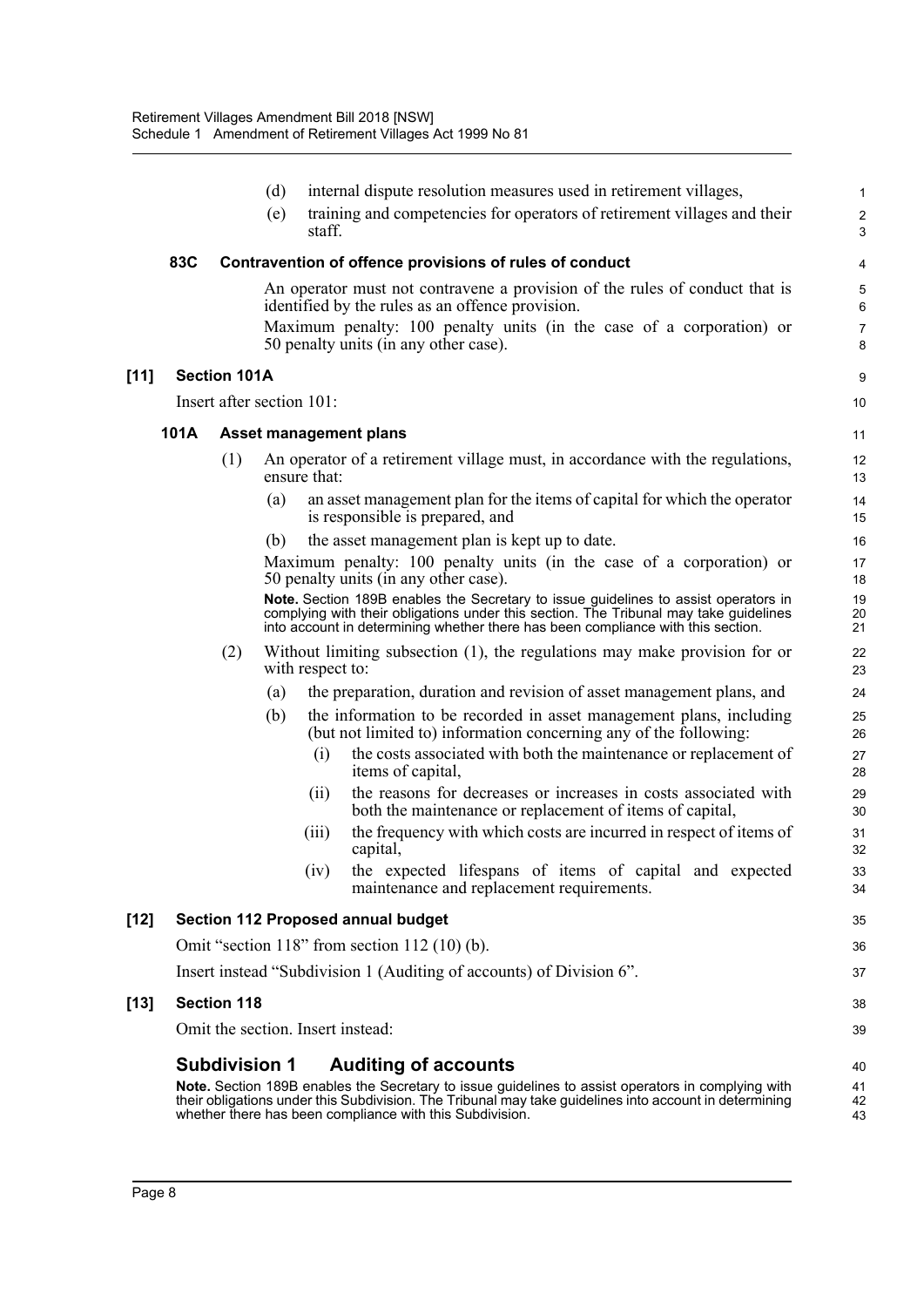| 118  | <b>Definition</b> |                                                                                                                                                                                                                                                                             |                            |  |  |  |
|------|-------------------|-----------------------------------------------------------------------------------------------------------------------------------------------------------------------------------------------------------------------------------------------------------------------------|----------------------------|--|--|--|
|      |                   | In this Subdivision:                                                                                                                                                                                                                                                        | 2                          |  |  |  |
|      |                   | <i>qualified auditor</i> means a person who is qualified to audit accounts for the<br>purposes of the <i>Corporations Act 2001</i> of the Commonwealth.                                                                                                                     | G<br>4                     |  |  |  |
| 118A |                   | <b>Requirement for annual audits</b>                                                                                                                                                                                                                                        | Ę                          |  |  |  |
|      |                   | The operator of a retirement village must ensure the accounts of the village are<br>audited annually in accordance with this Subdivision.<br>Maximum penalty: 100 penalty units (in the case of a corporation) or<br>50 penalty units (in any other case).                  | $\epsilon$<br>7<br>ε<br>ς  |  |  |  |
| 118B |                   | Who may carry out audits                                                                                                                                                                                                                                                    | 1 <sup>C</sup>             |  |  |  |
|      |                   | The auditing of accounts under this Subdivision must be carried out by a<br>qualified auditor whose appointment as the auditor has received the consent<br>(or is taken to have received the consent) of the residents of the retirement<br>village under this Subdivision. | 11<br>12<br>13<br>14       |  |  |  |
| 118C |                   | Annual consent by residents for appointment of auditor                                                                                                                                                                                                                      | 15                         |  |  |  |
|      | (1)               | The operator of a retirement village must seek the consent of the residents of<br>the village to the appointment of a person who is a qualified auditor as the<br>auditor of the accounts of the village in the following way:                                              | 16<br>17<br>18             |  |  |  |
|      |                   | the appointment consent may be sought together with the consent for a<br>(a)<br>proposed annual budget (or an amended annual budget) or separately,                                                                                                                         | 19<br>20                   |  |  |  |
|      |                   | the operator must give each resident a written notice (a <i>consent request</i><br>(b)<br><i>notice</i> ) stating the following:                                                                                                                                            | 21<br>22                   |  |  |  |
|      |                   | the name of the person proposed for appointment,<br>(i)                                                                                                                                                                                                                     | 23                         |  |  |  |
|      |                   | the qualifications of the person,<br>(i)                                                                                                                                                                                                                                    | 24                         |  |  |  |
|      |                   | the address of the person,<br>(iii)                                                                                                                                                                                                                                         | 25                         |  |  |  |
|      |                   | the proposed period of appointment,<br>(iv)<br>if audit fees are to be paid by the residents, the fees must be included in<br>(c)<br>the consent request notice and itemised in the proposed annual budget<br>(if any),                                                     | 26<br>27<br>28<br>29       |  |  |  |
|      |                   | (d)<br>the consent request notice may be included in the notice required by<br>section 112 $(4)$ if the appointment consent is sought together with the<br>consent for a proposed annual budget (or an amended annual budget),                                              | 3 <sub>C</sub><br>31<br>32 |  |  |  |
|      |                   | if the appointment consent is sought together with the consent for a<br>(e)<br>proposed annual budget (or an amended annual budget), the<br>appointment consent must be sought by means of a separate vote to the<br>consent for the budget.                                | 33<br>34<br>35<br>36       |  |  |  |
|      | (2)               | The consent must be sought each calendar year unless consent is given for a<br>longer period of appointment (not exceeding 3 years).                                                                                                                                        | 37<br>38                   |  |  |  |
|      | (3)               | Within 30 days after receiving a consent request notice, the residents of the<br>retirement village must:                                                                                                                                                                   | 39<br>40                   |  |  |  |
|      |                   | meet, consider and vote on:<br>(a)                                                                                                                                                                                                                                          | 41                         |  |  |  |
|      |                   | the proposed appointment of the person as the auditor, and<br>(i)                                                                                                                                                                                                           | 42                         |  |  |  |
|      |                   | if the proposed period of appointment is more than 1 year—the<br>(ii)<br>proposed period, and                                                                                                                                                                               | 43<br>44                   |  |  |  |
|      |                   | give the operator notice in writing (a <i>consent response notice</i> ) that the<br>(b)<br>residents consent, or do not consent, to:                                                                                                                                        | 45<br>46                   |  |  |  |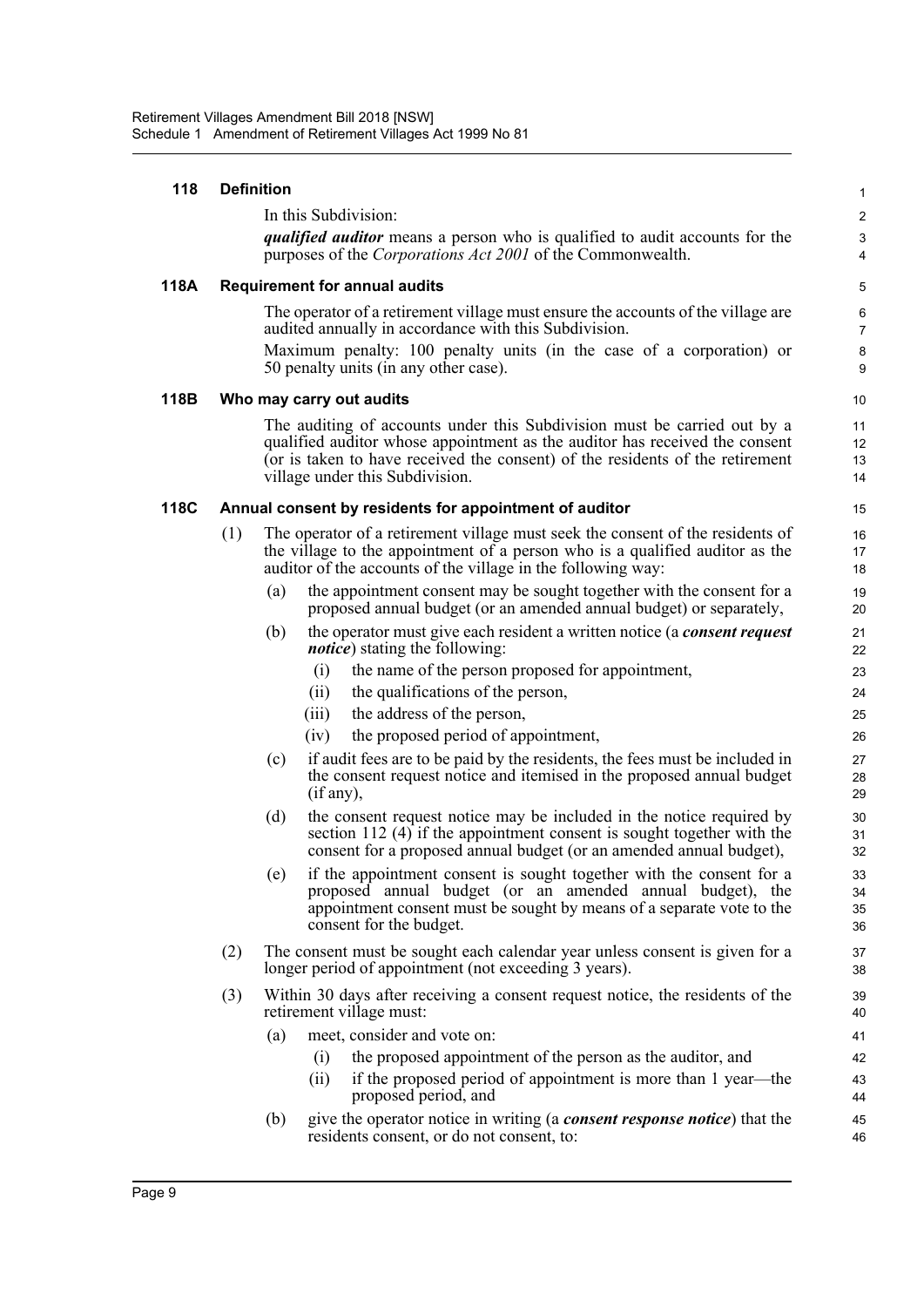|      |     | (i)                     | the appointment of the person as the auditor, and                                                                                                                                                                                                                                   |                            |
|------|-----|-------------------------|-------------------------------------------------------------------------------------------------------------------------------------------------------------------------------------------------------------------------------------------------------------------------------------|----------------------------|
|      |     | (ii)                    | if the residents consent to the appointment but not the proposed<br>period of appointment—the period of appointment to which the                                                                                                                                                    | 2<br>G                     |
|      |     |                         | residents consent.<br>Note. Section 114 also provides for the residents of a retirement village to meet,                                                                                                                                                                            | $\overline{\mathcal{L}}$   |
|      |     | to the proposed budget. | consider and vote on a proposed annual budget within 30 days of a request for consent                                                                                                                                                                                               | 5<br>7<br>7                |
|      | (4) | person as the auditor:  | If the residents of a retirement village do not consent to the appointment of the                                                                                                                                                                                                   | ε<br>ς                     |
|      |     | (a)                     | the residents must, by notice in writing given to the operator, propose a<br>qualified auditor as an alternative person on whom the residents have<br>agreed by a vote for appointment, and                                                                                         | 10<br>11<br>12             |
|      |     | (b)                     | if the alternative person is appointed, the audit fees of the auditor must<br>be paid by the residents as part of the annual budget.                                                                                                                                                | 13<br>14                   |
|      | (5) |                         | A notice under subsection (4) may be given:                                                                                                                                                                                                                                         | 15                         |
|      |     | (a)                     | in the consent response notice, or                                                                                                                                                                                                                                                  | 16                         |
|      |     | (b)                     | in a further notice in writing given to the operator, but only if:                                                                                                                                                                                                                  | 17                         |
|      |     | (i)                     | the intention to provide the further notice is indicated in the<br>consent response notice, and                                                                                                                                                                                     | 18<br>1 <sup>c</sup>       |
|      |     | (ii)                    | the further notice is provided within 30 days after the consent<br>response notice is given to the operator.                                                                                                                                                                        | 20<br>21                   |
|      | (6) |                         | The residents of a retirement village are taken to have consented to the<br>appointment of the following person as auditor of the accounts of the village:                                                                                                                          | 22<br>23                   |
|      |     | (a)                     | the person proposed by the operator (but only for a period of 1 year if a<br>longer period was proposed by the operator), if the residents do not<br>advise the operator of the village of their decision as required by<br>subsection $(3)$ (b) or $(4)$ ,                         | 24<br>25<br>26<br>27       |
|      |     | (b)                     | the person proposed by the residents, if the operator of the village agrees<br>to the appointment of an alternative person proposed by the residents<br>under subsection $(4)$ .                                                                                                    | 28<br>29<br>3 <sub>C</sub> |
| 118D |     |                         | Tribunal may consent to appointment of auditor if disagreement                                                                                                                                                                                                                      | 31                         |
|      | (1) |                         | An operator of a retirement village who does not agree to the appointment as<br>an auditor of an alternative person proposed under section 118C by the<br>residents of the village may apply to the Tribunal to resolve the dispute over<br>who should be appointed as the auditor. | 32<br>33<br>34<br>35       |
|      | (2) | either:                 | The Tribunal may resolve the dispute by consenting to the appointment of                                                                                                                                                                                                            | 36<br>37                   |
|      |     | (a)                     | the person proposed for appointment by the operator, or                                                                                                                                                                                                                             | 38                         |
|      |     | (b)                     | the person proposed for appointment by the residents.                                                                                                                                                                                                                               | 39                         |
|      | (3) |                         | However, the Tribunal may consent to the appointment of the person proposed<br>by the operator only if the Tribunal considers that there are exceptional<br>circumstances for doing so.                                                                                             | 40<br>41<br>42             |
|      | (4) | retirement village.     | The consent of the Tribunal to an appointment of an auditor has effect for the<br>purposes of this Subdivision as if it were consent given by the residents of the                                                                                                                  | 43<br>44<br>45             |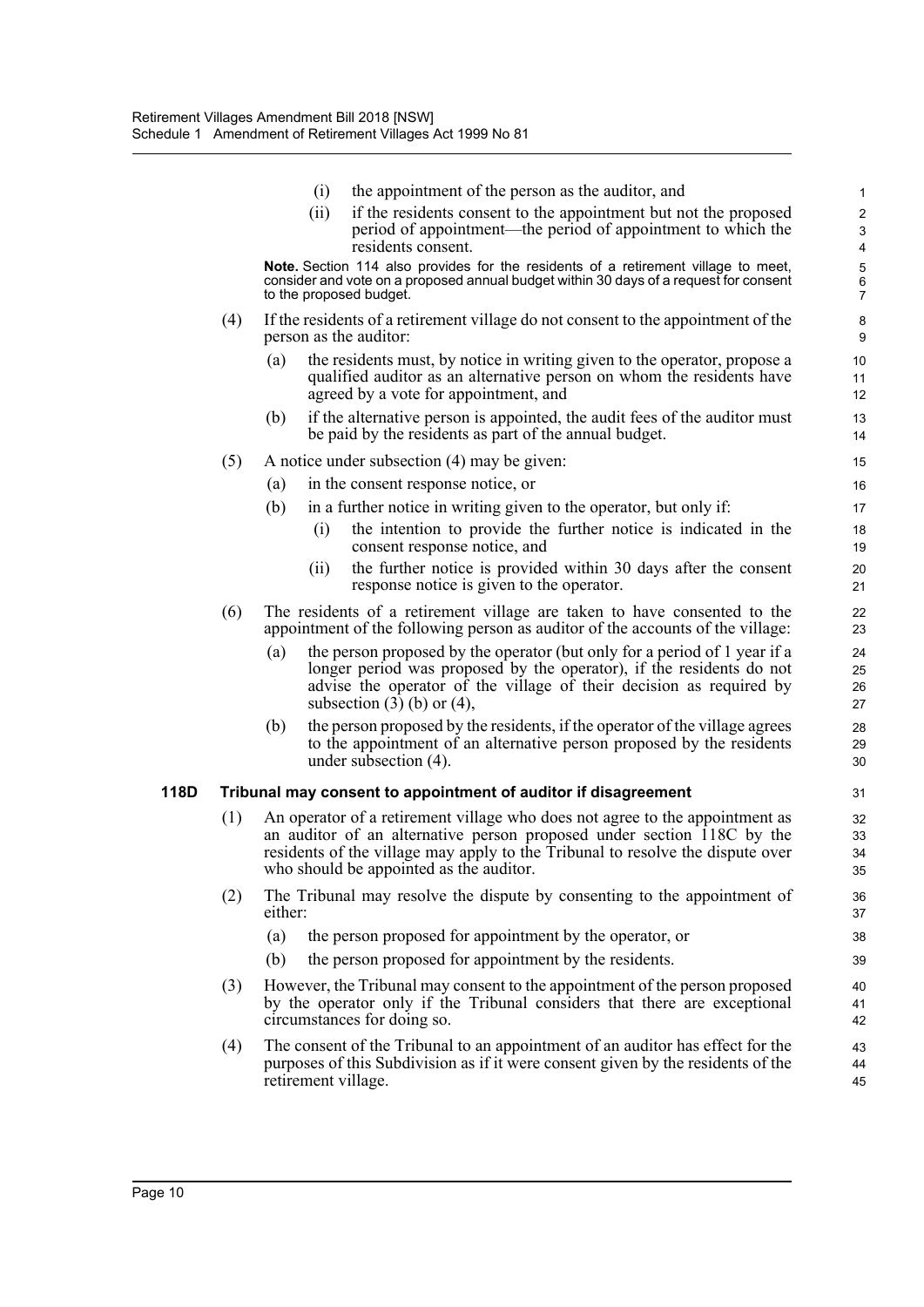|  | 118E Quarterly accounts |  |
|--|-------------------------|--|
|--|-------------------------|--|

|        |      | (1)                 | Within 28 days after the end of the quarter to which the quarterly accounts<br>relate, or such other period as may be prescribed by the regulations, the<br>operator of a retirement village must provide the Residents Committee (if any)<br>with a copy of the quarterly accounts of the income and expenditure of the<br>village.                                                                            | 2<br>4<br>$\epsilon$     |
|--------|------|---------------------|-----------------------------------------------------------------------------------------------------------------------------------------------------------------------------------------------------------------------------------------------------------------------------------------------------------------------------------------------------------------------------------------------------------------|--------------------------|
|        |      |                     | Maximum penalty: 20 penalty units.                                                                                                                                                                                                                                                                                                                                                                              | $\overline{7}$           |
|        |      | (2)                 | If, more than 28 days after the end of the quarter to which the quarterly<br>accounts relate, a resident of the retirement village requests that the operator<br>of the retirement village provide a copy of the quarterly accounts of the income<br>and expenditure for the retirement village, the operator must provide a copy of<br>the accounts to the resident within 7 days after receiving the request. | ε<br>ξ<br>10<br>11<br>12 |
|        |      | (3)                 | The quarterly accounts are not required to be audited.                                                                                                                                                                                                                                                                                                                                                          | 13                       |
|        |      |                     | <b>Subdivision 2</b><br><b>General</b>                                                                                                                                                                                                                                                                                                                                                                          | 14                       |
| [14]   |      |                     | Section 119A Accounts not required to be audited in certain cases                                                                                                                                                                                                                                                                                                                                               | 15                       |
|        |      |                     | Omit "section 118 (1)" from section 119A (1). Insert instead "section 118A".                                                                                                                                                                                                                                                                                                                                    | 16                       |
| $[15]$ |      | circumstances       | Section 119B Quarterly accounts not required to be given to residents in certain                                                                                                                                                                                                                                                                                                                                | 17<br>18                 |
|        |      |                     | Omit "section 118 (3)" from section 119B (1). Insert instead "section 118E (1)".                                                                                                                                                                                                                                                                                                                                | 19                       |
| [16]   |      | <b>Section 189B</b> |                                                                                                                                                                                                                                                                                                                                                                                                                 | 20                       |
|        |      |                     | Insert after section 189A:                                                                                                                                                                                                                                                                                                                                                                                      | 21                       |
|        | 189B |                     | Secretary may issue guidelines for compliance with certain provisions                                                                                                                                                                                                                                                                                                                                           | 22                       |
|        |      | (1)                 | The Secretary may issue guidelines, not inconsistent with this Act or the<br>regulations, to assist operators of retirement villages in complying with their<br>obligations under the following provisions of this Act:                                                                                                                                                                                         | 23<br>24<br>25           |
|        |      |                     | section 58A $(2)$ $(a)$ , $(b)$ and $(b1)$ ,<br>(a)                                                                                                                                                                                                                                                                                                                                                             | 26                       |
|        |      |                     | (b)<br>section 58B (Annual emergency evacuation exercises and key safety<br>information display),                                                                                                                                                                                                                                                                                                               | 27<br>28                 |
|        |      |                     | section 69A (Right to request resident's current village contract<br>(c)<br>information meeting),                                                                                                                                                                                                                                                                                                               | 29<br>3 <sub>C</sub>     |
|        |      |                     | section 101A (Asset management plans),<br>(d)                                                                                                                                                                                                                                                                                                                                                                   | 31                       |
|        |      |                     | Subdivision 1 (Auditing of accounts) of Division 6 of Part 7.<br>(e)                                                                                                                                                                                                                                                                                                                                            | 32                       |
|        |      | (2)                 | The guidelines:                                                                                                                                                                                                                                                                                                                                                                                                 | 33                       |
|        |      |                     | may be amended, revoked or replaced, and<br>(a)                                                                                                                                                                                                                                                                                                                                                                 | 34                       |
|        |      |                     | are to be published in the Gazette.<br>(b)                                                                                                                                                                                                                                                                                                                                                                      | 35                       |
|        |      | (3)                 | The Tribunal may take into account guidelines that relate to a provision of this<br>Act in determining whether or not the operator of a retirement village has<br>complied with the provision.                                                                                                                                                                                                                  | 36<br>37<br>38           |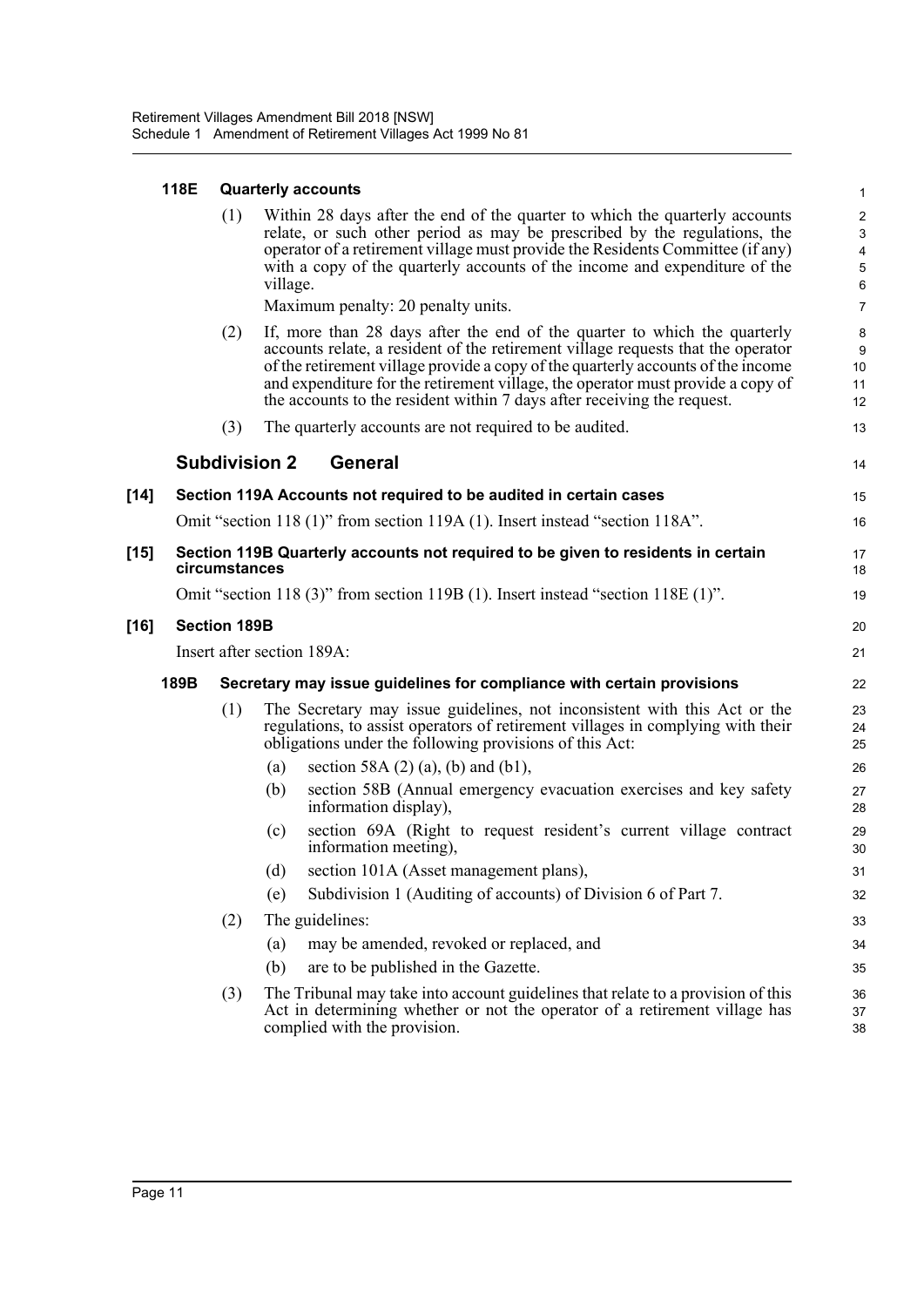| $[17]$ | <b>Section 197B</b>                         |                                                                    |     |                                                                                                                                                                                                                                                                                            | 1                   |  |
|--------|---------------------------------------------|--------------------------------------------------------------------|-----|--------------------------------------------------------------------------------------------------------------------------------------------------------------------------------------------------------------------------------------------------------------------------------------------|---------------------|--|
|        | Insert after section 197A:                  |                                                                    |     |                                                                                                                                                                                                                                                                                            |                     |  |
|        | 197B                                        | Provision, sharing and publication of relevant village information |     |                                                                                                                                                                                                                                                                                            |                     |  |
|        |                                             | (1)                                                                |     | The regulations may make provision for or with respect to:                                                                                                                                                                                                                                 | 4                   |  |
|        |                                             |                                                                    | (a) | the provision of relevant village information to the Secretary, and                                                                                                                                                                                                                        | 5                   |  |
|        |                                             |                                                                    | (b) | the publication of relevant village information, and                                                                                                                                                                                                                                       | 6                   |  |
|        |                                             |                                                                    | (c) | the exchange and sharing of relevant village information by government<br>agencies.                                                                                                                                                                                                        | $\overline{7}$<br>8 |  |
|        |                                             | (2)                                                                |     | Nothing in this section authorises the regulations to provide for the<br>publication, exchange or sharing of relevant village information in a way that<br>contravenes the Privacy and Personal Information Protection Act 1998 or the<br>Health Records and Information Privacy Act 2002. | 9<br>10<br>11<br>12 |  |
|        |                                             | (3)                                                                |     | In this section:                                                                                                                                                                                                                                                                           | 13                  |  |
|        |                                             |                                                                    |     | <i>government agency</i> means:                                                                                                                                                                                                                                                            | 14                  |  |
|        |                                             |                                                                    | (a) | a public authority constituted by or under an Act, or                                                                                                                                                                                                                                      | 15                  |  |
|        |                                             |                                                                    | (b) | a NSW Government agency, or                                                                                                                                                                                                                                                                | 16                  |  |
|        |                                             |                                                                    | (c) | a Public Service agency, or                                                                                                                                                                                                                                                                | 17                  |  |
|        |                                             |                                                                    | (d) | a council (within the meaning of the <i>Local Government Act 1993</i> ) or<br>other local authority, or                                                                                                                                                                                    | 18<br>19            |  |
|        |                                             |                                                                    | (e) | a State owned corporation.                                                                                                                                                                                                                                                                 | 20                  |  |
|        |                                             |                                                                    |     | <i>relevant village information</i> means each of the following:                                                                                                                                                                                                                           | 21                  |  |
|        |                                             |                                                                    | (a) | the name, address and contact details for a retirement village and its<br>operator,                                                                                                                                                                                                        | 22<br>23            |  |
|        |                                             |                                                                    | (b) | information about a Residents Committee of a retirement village,                                                                                                                                                                                                                           | 24                  |  |
|        |                                             |                                                                    | (c) | the number of units in a retirement village,                                                                                                                                                                                                                                               | 25                  |  |
|        |                                             |                                                                    | (d) | the resident right types in a retirement village,                                                                                                                                                                                                                                          | 26                  |  |
|        |                                             |                                                                    | (e) | any enforcement or disciplinary action taken against the operator of a<br>retirement village,                                                                                                                                                                                              | 27<br>28            |  |
|        |                                             |                                                                    | (f) | any complaints received by the Secretary about a retirement village or<br>its operator,                                                                                                                                                                                                    | 29<br>30            |  |
|        |                                             |                                                                    | (g) | information about complaints handled internally by the operator of a<br>retirement village,                                                                                                                                                                                                | 31<br>32            |  |
|        |                                             |                                                                    | (h) | information concerning village contracts or pricing,                                                                                                                                                                                                                                       | 33                  |  |
|        |                                             |                                                                    | (i) | demographic information about residents and staff of a retirement<br>village,                                                                                                                                                                                                              | 34<br>35            |  |
|        |                                             |                                                                    | (j) | any other information about the management and operation of a<br>retirement village.                                                                                                                                                                                                       | 36<br>37            |  |
| $[18]$ | <b>Section 203 Regulations</b>              |                                                                    |     |                                                                                                                                                                                                                                                                                            |                     |  |
|        | Insert at the end of section 203 $(2)$ (c): |                                                                    |     |                                                                                                                                                                                                                                                                                            |                     |  |
|        |                                             |                                                                    |     | , and                                                                                                                                                                                                                                                                                      | 40                  |  |
|        |                                             |                                                                    | (d) | the mediation of disputes arising under this Act, including:                                                                                                                                                                                                                               | 41                  |  |
|        |                                             |                                                                    |     | the selection and qualifications of mediators, and<br>(i)                                                                                                                                                                                                                                  | 42                  |  |
|        |                                             |                                                                    |     | providing for when mediation is mandatory, and<br>(ii)                                                                                                                                                                                                                                     | 43                  |  |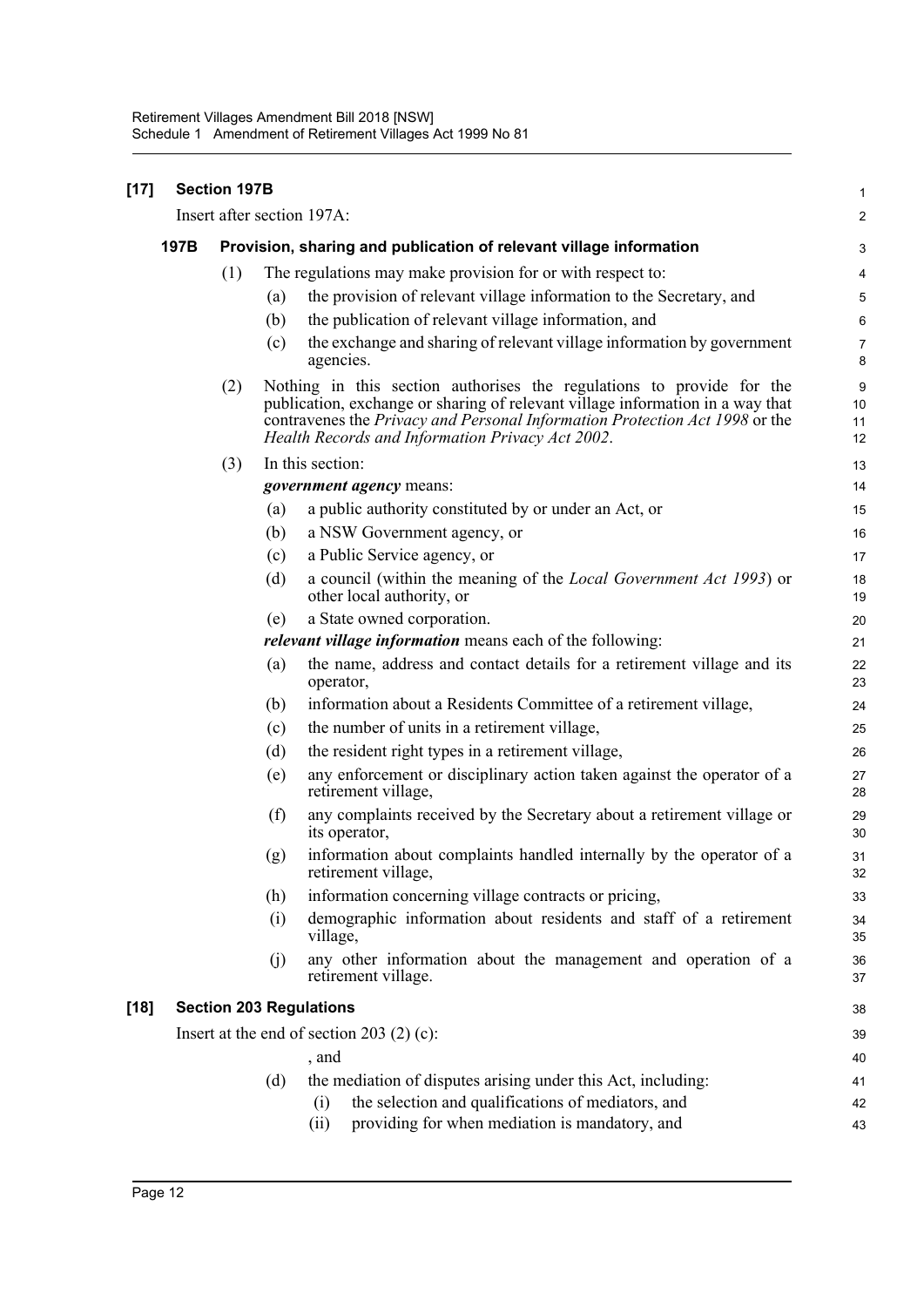|      |                                                                      | (iii)                                                                        | payments for mediation sessions, and                                                                                                                             | 1                   |  |  |  |
|------|----------------------------------------------------------------------|------------------------------------------------------------------------------|------------------------------------------------------------------------------------------------------------------------------------------------------------------|---------------------|--|--|--|
|      |                                                                      | (iv)                                                                         | participation in, and the conduct of, mediation sessions, and                                                                                                    | $\overline{2}$      |  |  |  |
|      |                                                                      | (v)                                                                          | the use of statements and documents from mediation sessions as<br>evidence in legal proceedings, and                                                             | 3<br>$\overline{4}$ |  |  |  |
|      |                                                                      | (vi)                                                                         | obligations of confidentiality in connection with mediation<br>sessions, and                                                                                     | 5<br>6              |  |  |  |
|      |                                                                      | (V11)                                                                        | limiting the civil liability of mediators for acts or omissions that<br>were done or omitted to be done in good faith for the purposes of<br>mediation sessions. | 7<br>8<br>9         |  |  |  |
| [19] | <b>Section 203 (3)</b>                                               |                                                                              |                                                                                                                                                                  |                     |  |  |  |
|      | Omit the subsection. Insert instead:                                 |                                                                              |                                                                                                                                                                  |                     |  |  |  |
|      | (3)                                                                  | The regulations may create an offence punishable by a penalty not exceeding: |                                                                                                                                                                  |                     |  |  |  |
|      |                                                                      | (a)                                                                          | in the case of a corporation—100 penalty units, and                                                                                                              |                     |  |  |  |
|      |                                                                      | (b)                                                                          | in any other case—50 penalty units.                                                                                                                              | 14                  |  |  |  |
| [20] | Schedule 4 Savings, transitional and other provisions                |                                                                              |                                                                                                                                                                  |                     |  |  |  |
|      | Insert at the end of clause $1(1)$ :<br>any Act that amends this Act |                                                                              |                                                                                                                                                                  |                     |  |  |  |
|      |                                                                      |                                                                              |                                                                                                                                                                  |                     |  |  |  |
|      |                                                                      |                                                                              |                                                                                                                                                                  |                     |  |  |  |